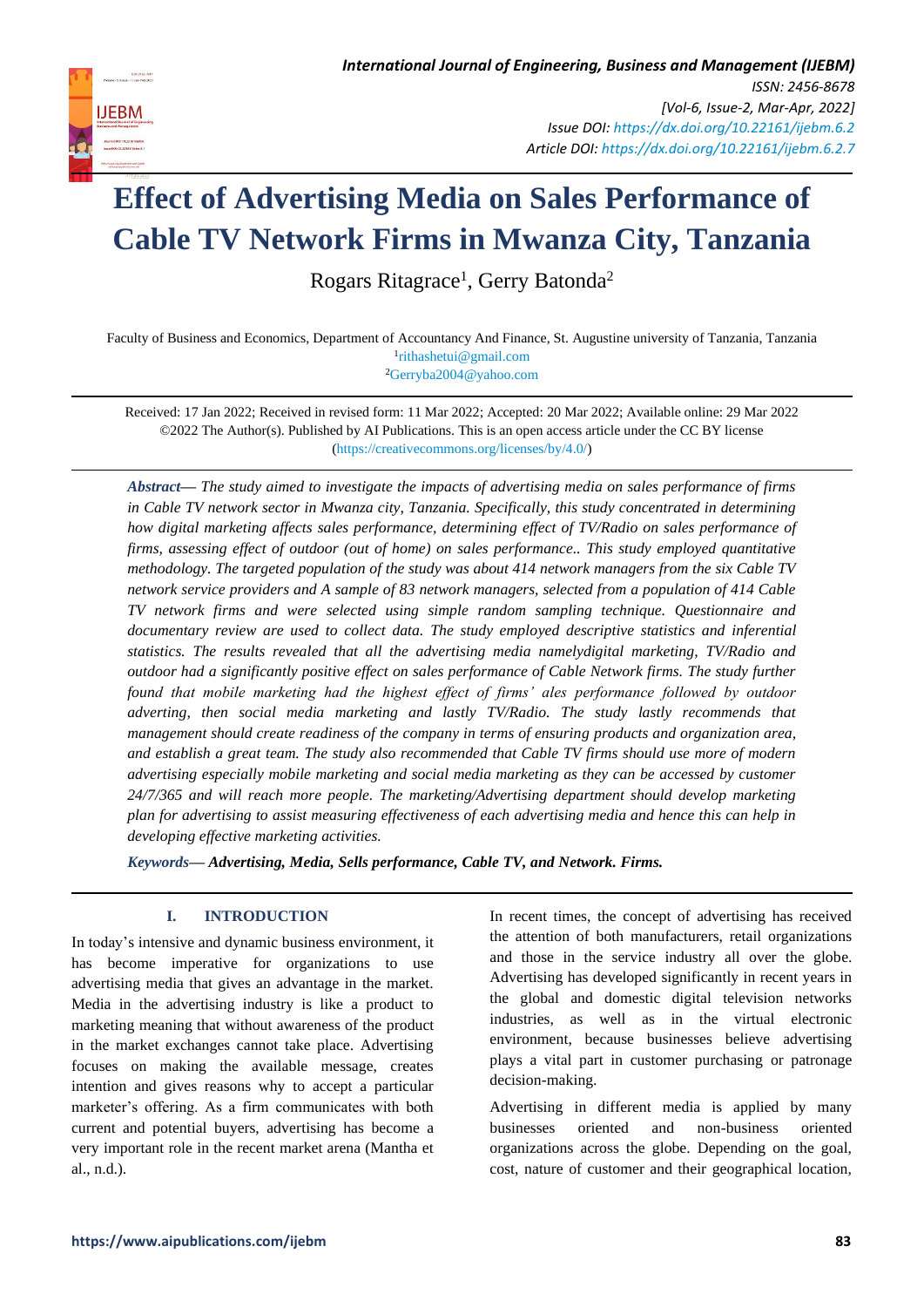.

most organizations in developing countries tend to use digital marketing as their main media while in developing countries where the use of technology is still low, visual and audio adverting media are frequently used (Koslow et al., 2006). In view this, Etim&Inameti (2017) contend that advertising is used to generate a consistent awareness of goods and services in the minds of potential customers, to remind existing customers of the goods and services available for patronage, and to persuade customers to acquire goods and services. According to Kotler (2000), advertising is a weapon that forces businesses, whether for profit or not, to send persuasive messages to specified markets, despite the fact that it comprises no personal forms of dialogue done through paid and non-paid channels.

## **II. LITERATURE REVIEW**

According to Etim & Inameti (2017), advertising comprises is a process of, among others, communication, marketing, social and economi, public relations/information and pursuation. It can also be defined as a paid non-personal communication done via various media by individuals, firms, and non-profit organizations, hoping to inform or persuade a particular audience (Ayanwale et al., 2005; Dunn & Barban, 1987). Further, advertising is used as a tool to establish basic awareness of services or products in the minds of potential customers to build knowledge about it (Rahmi & Amerkhail, 2020). Brassington & Pettitt (2000) suggests that advertising is any form of non-personal communication that is paid to promote and present a product, service or idea which is targeted to specific audiences and transmitted via various media. Advertising is distinct from other promotional methods in that it is impersonal and communicates with a big number of individuals through paid media outlets. Kotler & Caslione (2009) states that advertising is one of the four main techniques that businesses use to communicate persuasively with target buyers and the general public. It is made up of non-personal types of communication that are carried out through paid media and are clearly sponsored.

Advertising expenses account for 34% of a product's overall cost. This is significant since advertisers strive for high top-of-mind recall through commercials (M. Singh, 2012). Thus, advertisements are key components of any marketing plan, particularly in business-to-consumer situations..Kotler et al. (2009) noted that the consumer goes through several stages before final purchases are made. Niazi et al. (2012), found that consumers buy brands with which they have an emotional connection, according to research. This study presents fresh findings in the subject of consumer purchasing behavior.

#### **III. MATERIALS AND METHODS**

This chapter covers the research design and methodology of this study. It discusses the target population, sampling and sample size determination, tools for collection and analysis of the colleted data. It further explains how valid and reliabile data were achieved and ethical considerations. These methodology tools were used to solve the research problem: investigate the effect of advertising media on the sales performance of the Cable TV program sector based on the opinions and experience of the company's sales and marketing department employees. Various advertising media targeting customers for Cable TV network services. According to Mwanza Business Review (2020), there are about 414 network managers from the six Cable TV network service providers. Preferences and skills, the geographical distribution of the target population, and the nature of the research challenge all influence the decision.

| <b>Population Category</b>                     | <b>Population Size</b> | <b>Ratio</b> | <b>Sample Size</b> |
|------------------------------------------------|------------------------|--------------|--------------------|
| <b>Program Network Managers- Star Times TV</b> | 45                     | 0.3          | 13                 |
| <b>Program Network Managers - DSTV</b>         | 80                     | 0.3          | 24                 |
| <b>Program Network Managers - Zuku</b>         | 79                     | 0.3          | 24                 |
| <b>Program Network Managers - Azam</b>         | 65                     | 0.3          | 20                 |
| Program Network Managers - Bermuda             | 78                     | 0.3          | 23                 |
| <b>Program Network Managers - Others</b>       | 67                     | 0.3          | 20                 |
| <b>Total</b>                                   | 414                    |              | 124                |

*Table 3.1 Population and corresponding sample sizes*

**Source:** Mwanza Business Review (2020)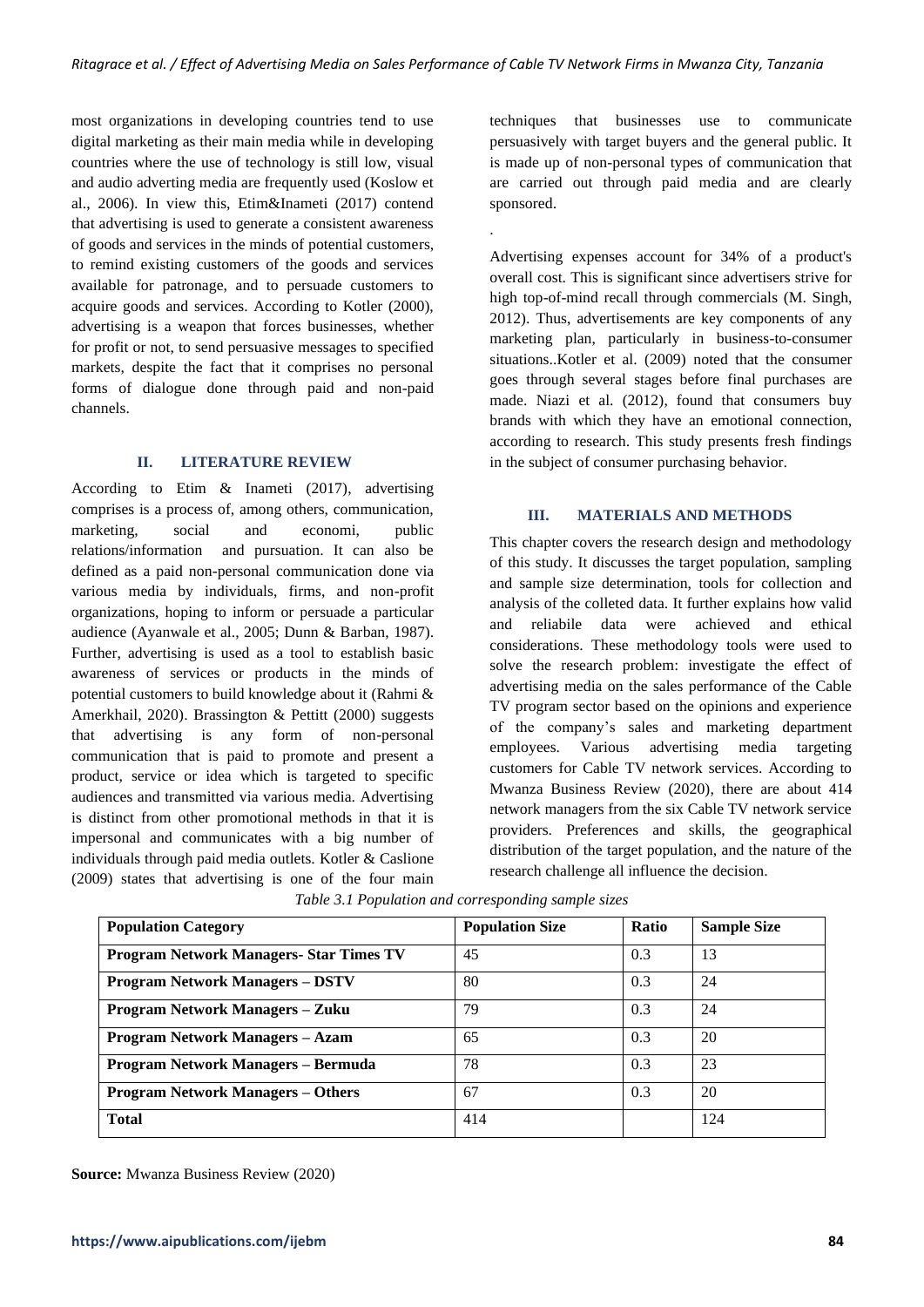This research opted to use the percentage principle. The percentage concept was used in this study. At least 30% of the overall population is representative, according to (J. P. Gall et al., 2003; M. D. Gall et al., 2007) As a result, a representative sample size of 30% of the accessible population is sufficient.  $f=n/N=$  (124/414) \*100% =30% is the sampling fraction. The population consists of all 414 network managers as well as a selection of 124 network managers. Table 3.1 shows the sample size for major cable network TV firms in Mwanza City, which was proportionately distributed among the six cable TV network firms in the target population.

looked into the impact of advertising media on the sales performance of cable television network companies. However, it specifically expressed concern about the effect of digital marketing on the sales performance of Cable TV network sector firms, the effect of TV/Radio on the sales performance of Cable TV network sector firms, the effect of outdoor (out of home) email marketing on the sales performance of Cable TV network sector firms, and the effect of promotion slogan on the type of advertising media used by Cable TV network sector firms and its effect on the sales performance of Cable TV networks.

#### **4.1 Response Rate**

## **IV. DATA ANALYSIS AND DISCUSSIONS**

This chapter looks at the data acquired during the field research project and how it was analyzed. The research

In this subsection, the study examined the rate of the responses to which data for this research was collected. The results are summarized and presented in Table 4.1.

| Nature of Sample      | Frequency | Percentage |
|-----------------------|-----------|------------|
| Intended sample size  | 85        | 100        |
| Available sample size | -83       | 97.6       |

*Table 4.1:Response Rate*

Source: Field Data (2021)

Table 4.1 above, reveals that the study intended to collect data from 85(100%), unfortunately, during data collection, only 83 (97.6%) of the respondents took part in the data gathering process. Therefore, the response rate of this study was 97.6, which is sufficient for the data analysis process as supported by Baruch & Holtom (2008), the average level of response rate is 52.7 percent, which is regarded as a good response rate.

#### **4.2 Respondent Demographic Characteristics**

This section describes the social and economic features of the respondents to this study. The findings on respondents' age, gender, and work experience are presented below.

| <b>Character</b>          | Category      | Frequency | Percentage |
|---------------------------|---------------|-----------|------------|
| Age                       | Male          | 74        | 59.7       |
|                           | Female        | 50        | 40.3       |
| Age group                 | 18 - 25 Years | 20        | 16.1       |
|                           | 26 - 34 Years |           | 32.3       |
|                           | $35 - 44$     | 33        | 26.6       |
|                           | Over 44       | 31        | 25.0       |
| Cable network TV program  | <b>DSTV</b>   | 18        | 14.5       |
|                           | Star-times    | 18        | 14.5       |
|                           | Azam          | 35        | 28.2       |
|                           | Mwanza Cable  | 53        | 42.7       |
| <b>Working Experience</b> | Less 2 years  | 49        | 39.5       |
|                           | $2 - 5$ years | 33        | 26.6       |

*Table 4.2: Demographic Characteristics of the Respondent*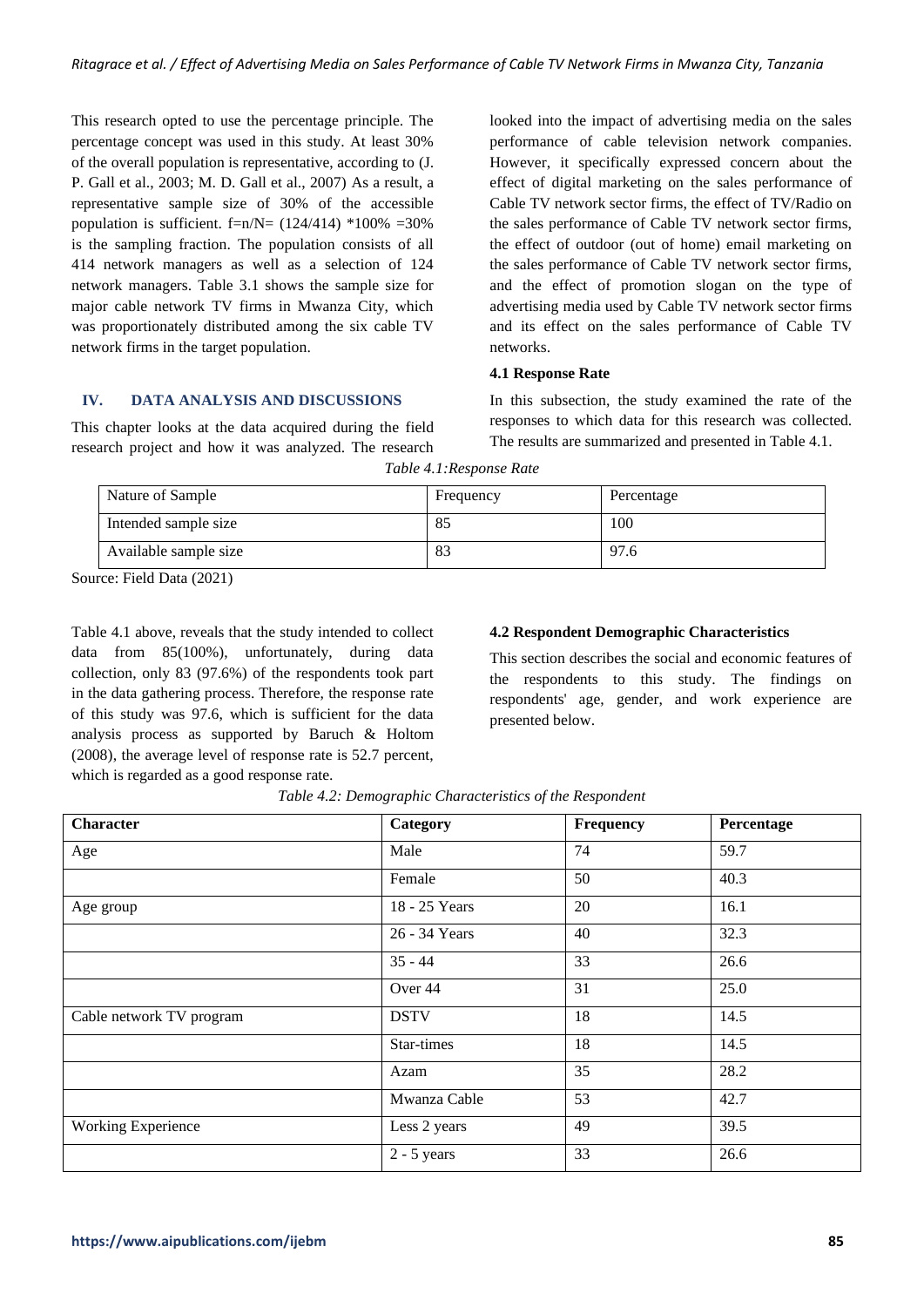| <sup>1</sup> years<br>$0 -$ | 26 | 21.0                |
|-----------------------------|----|---------------------|
| Over 10 years               | 16 | 120<br>14. <i>J</i> |

According to Table 4.1 above it was revealed that 74 (59.7%) of the respondents were male while 50(40.3%) were female. Therefore, this shows that there was effective participation of males than the female with a difference of almost 19.4% of the obtained response. This difference is an acknowledgement of the participation of both genders in this study, which means that the study was free from gender bias.

Also under table 4.1, there are findings related to the age group of the respondents which shows that 20 (16.1%) of the respondents had the age of between  $18 - 25$  years. Also, it was shown that 40(32.3%) of respondents aged between  $26 - 34$  years. Not only that but also there were 33(26.6%) of the respondents who had the age of between  $35 - 44$  Years and lastly 31 (25.0%) of respondents aged 44 years and above. These findings depict that there was effective participation in the age of between  $26 - 34$ years.

Table 4.2 also shows that 18(14.5%) of the respondents who participated in this said that they use DSTV cable, in the sale vein 18(14.5%) of the respondents said that they use star-times cable while 35(28.2%) of the respondents said that they use Azam Cable while other 53(42.7%) of the respondents use Mwanza Cable. Based on these findings, the study concludes that the majority of respondents who took part in the study use Mwanza Cable, as about 42.7 percent of those who took part in the study agree.

Finally, it was discovered that 49 (39.5%) of the respondents had less than two years of work experience, 33 (26.6%) had two to five years of work experience, 26 (21.0%) had six to ten years of work experience, and 16 (12.9%) of the respondents had more than ten years of work experience.

# **4.3 Effect of Digital Marketing on Sales Performance OD Firms in the Cable TV Network Sector**

# **4.3.1 Extent to which advertising affects the performance of your company**

The respondents were asked to comment on the extent to which advertising has an impact on a company's performance. The following is a summary of the findings acquired in this area, which is shown in Table 4.3.

| Response on the extent to which Advertising Affects | Frequency | Percent |
|-----------------------------------------------------|-----------|---------|
| Performance                                         |           |         |
| Very great extent                                   | 18        | 14.5    |
| Great extent                                        | 36        | 29.0    |
| Moderate extent                                     | 35        | 28.2    |
| Little extent                                       | 35        | 28.2    |
| Total                                               | 124       | 100.0   |

*Table 4.3:Extent to which Advertising Affects Performance*

Source: Field Data (2021)

Table 4.3 shows that 18(14.5%) of the respondents said that to a very high extent advertising affects the performance of their company. The findings revealed that 36(29.0%) of the respondents said that to a great extent advertising affected the performance of their company. Not only that but also 35(28.2%) of the respondents said that advertising affects the performance of their company to a moderate extent likewise 35(28.2%) of the respondents said that advertising affects the performance of their company to a little extent. Therefore, based on these findings it can be established that almost 43.5% of the respondents agree that to a high extent advertising affects the performance of their company.

## **4.3.2 Extent to which Company Employ Advertising Media to Enhance Its Performance**

The respondents were asked how much their organization uses the following advertising channels to boost its success in this section. The response obtained based on these findings were summarized and presented in Table 4.4.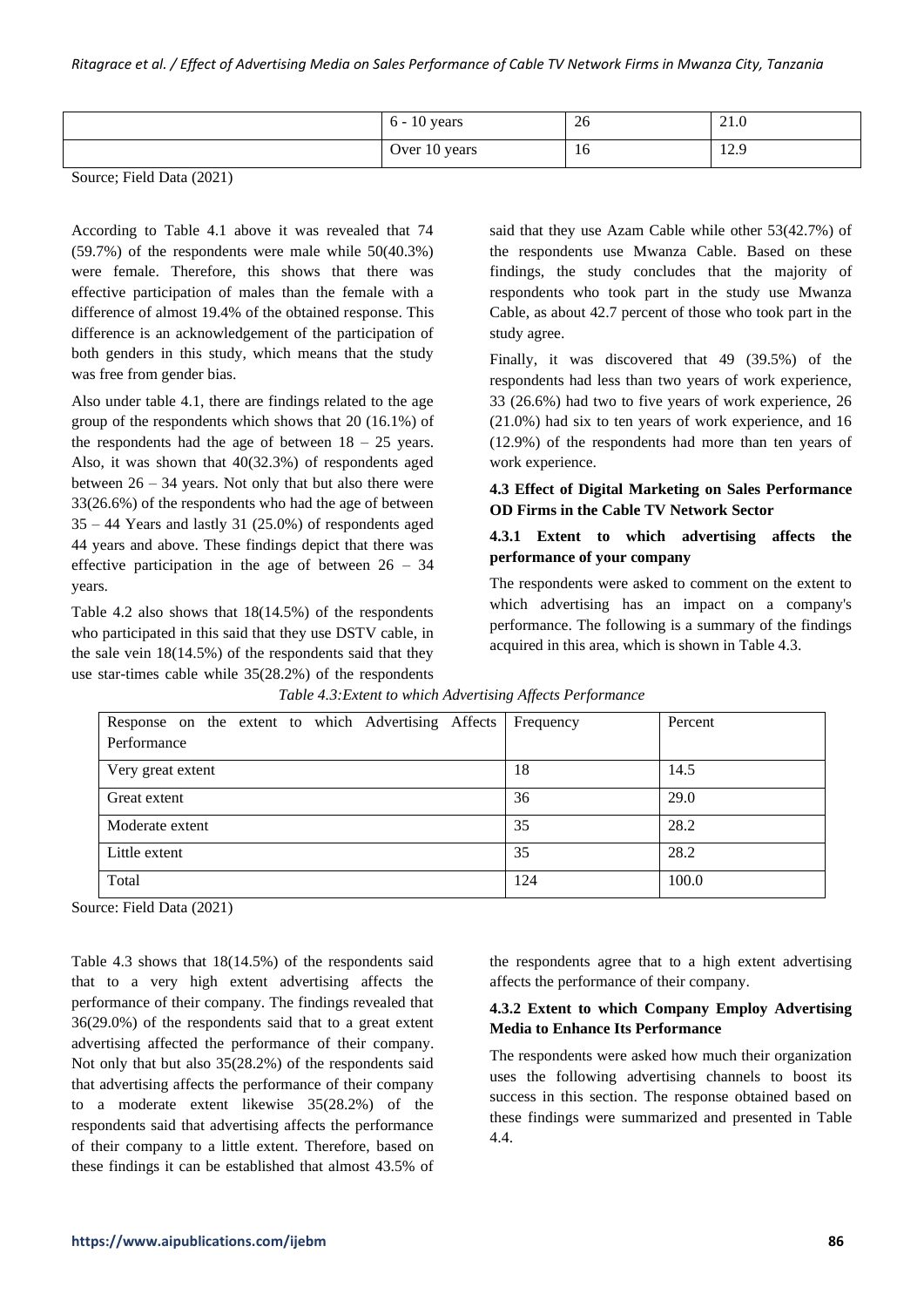| <b>Advertising media</b>                                    |                             | $\overline{2}$              | 3                           | $\overline{\mathbf{4}}$     | 5                           |
|-------------------------------------------------------------|-----------------------------|-----------------------------|-----------------------------|-----------------------------|-----------------------------|
|                                                             | $\mathbf{F}(\mathcal{V}_0)$ | $\mathbf{F}(\mathcal{V}_0)$ | $\mathbf{F}(\mathcal{V}_0)$ | $\mathbf{F}(\mathcal{V}_0)$ | $\mathbf{F}(\mathcal{V}_0)$ |
| Digital marketing                                           | 18(14.5%)                   | $18(14.5\%)$                | $18(14.5\%)$                | 70(56.5%)                   | $\overline{0}$              |
| Social media                                                | $\Omega$                    | $\Omega$                    | 18(14.5%)                   | $35(28.2\%)$                | 71(57.3%)                   |
| Web solutions (corporate website)                           | $\Omega$                    | $\theta$                    | 18(14.5)                    | 52(41.9)                    | 54(43.5)                    |
| Email marketing                                             | $\Omega$                    | $15(12.1\%)$                | 31(25.0)                    | $32(25.8\%)$                | $46(37.1\%)$                |
| Mobile marketing                                            | $\Omega$                    | $15(12.1\%)$                | $31(25.0\%)$                | $16(12.9\%)$                | $62(50.0\%)$                |
| (billboards,<br>Outdoor<br>and<br>posters<br><b>banners</b> | $\Omega$                    | $15(12.1\%)$                | $16(12.9\%)$                | $62(50.0\%)$                | $31(25.0\%)$                |
| TV                                                          | $\Omega$                    | $\theta$                    | $16(12.9\%)$                | $31(25.0\%)$                | $77(62.1\%)$                |

*Table 4.4: Extent to which Company Employ Advertising Media to Enhance Its Performance*

From Table 4.4, it was found that 70(56.5%) of the respondents who participated in this study said that their company employs digital marketing to enhance its performance to a very greater extent. In the same vein, 18(14.5%) of the respondents said that their company employs digital marketing to enhance its performance to a greater extent. Not only that, but 18 (14.5 percent) claimed their organization uses digital marketing to a moderate amount to improve its success. On the other hand, 18(14.5%) of the respondents said that their company employs digital marketing to enhance its performance to a little extent while only 18(14.5%) of the respondents said that they don't at all their company employs digital marketing to enhance its performance.

Generally, these findings indicate that the majority of the people who took part in this study agreed that their company employs digital marketing in enhancing the performance of the company, this amount is compared to those who disagree on the use employment of digital marketing on the improvement of their performance, therefore it is agreed that digital marketing can be used by companies to enhance performance.

Not only that but also it was found that 54(43.5%) of the respondents said that to a very greater extent companies uses web solutions (corporate website) to enhance the performance of their company. In the same context, 52(41.9%) of the respondents said that to a greater extent companies uses web solutions (corporate website) to enhance their performance. However, 18(14.5%) of the respondents said that their company employs web solutions (corporate website) to improve their company's performance moderately. Hence from these finding, it can be observed that most of the study participants agree that to a greater extent their companies' employs web solutions (corporate website) to enhance their performance as supported by almost 85.4% of respondents, hence it established that employs web solutions (corporate website) is employed by companies to enhance their performance.

In addition, Table 4.4 shows that 46 (37.1 percent) of the respondents claimed that email marketing is used to a very great amount to improve their company's performance, while 32 (25.7 percent) said that email marketing is used to a higher level to improve their company's performance. On the other hand, 31 (25.0 percent) of respondents indicated that email marketing is used to a moderate amount to improve their company's performance, while 15 (12.1%) said that email marketing is used to a little extent to improve their company's performance. As a result of these data, it can be concluded that the majority of the respondents in this study believe that email marketing is employed to a much higher level to improve their company's performance, as 62.9 percent of the respondents agreed.

In a similar vein, it was discovered that 62(50.0 percent) of respondents claimed that mobile marketing is used to a very large amount to improve the company's performance, while 16(12.9%) said that mobile marketing is used to a higher extent to improve the company's performance. On the other hand, it was discovered that 31 (25.0 percent) of the respondents believe that mobile marketing is used to a moderate extent to improve the company's performance, while only 15 (12.1%) of the respondents believe that mobile marketing is used to a minor extent to improve the company's performance. As a result of these data, it can be concluded that the majority of those who participated in this study agree that mobile marketing is used to a larger extent to improve the company's performance, as 62.9 percent of those who participated in this study agree.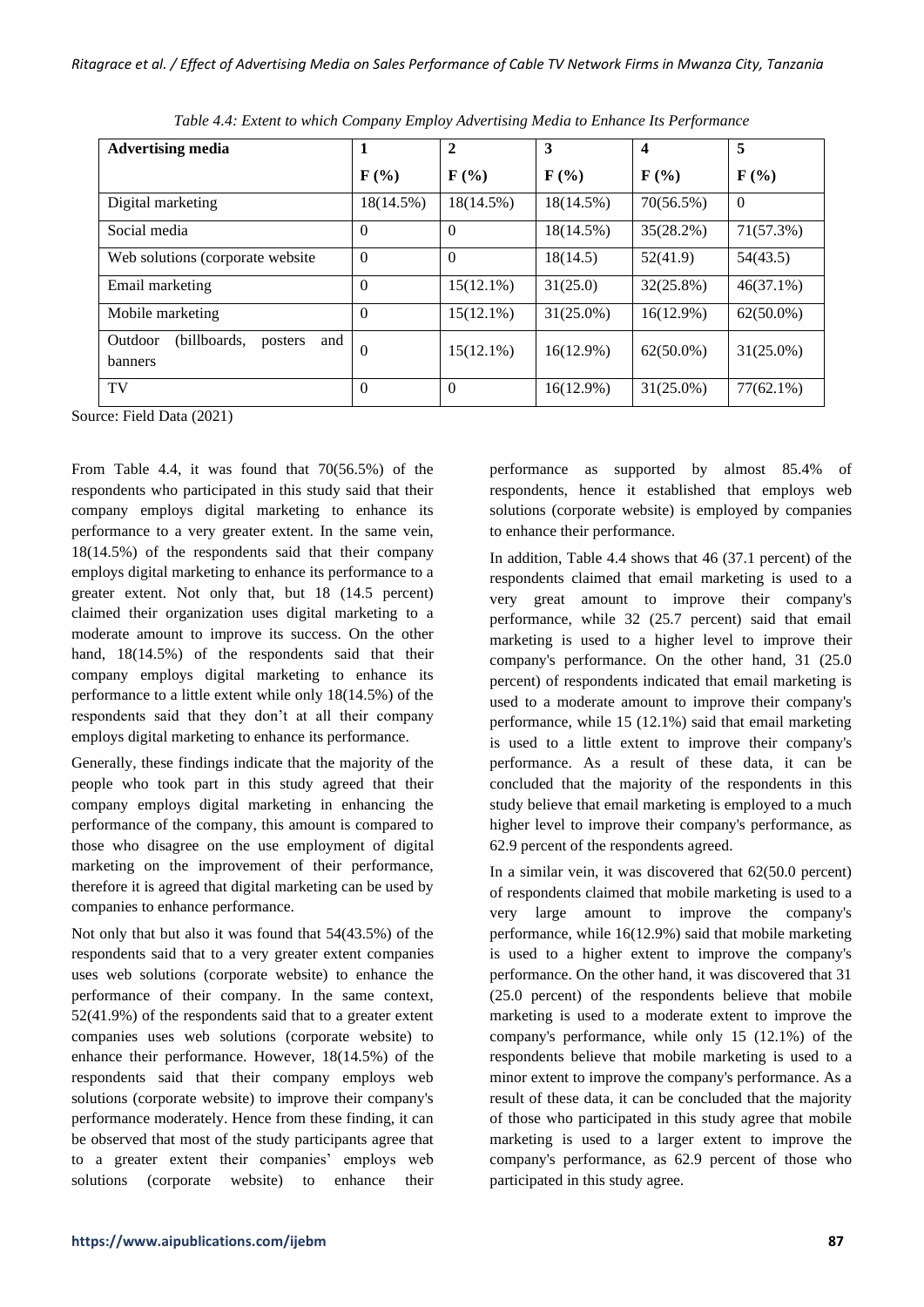According to Table 4.4, it was shown that 31(25.0%) of the respondents said that outdoor (billboards, posters and burners) are also used in the enhancement of the company's performance to a very greater extent. In the same vein, 50.0% of the respondents are of the view that outdoor (billboards, posters and burners) are also used in the enhancement of the company's performance to a greater extent. While 16(12.1%) of the respondents viewed that outdoor (billboards, posters and burners) are also used in the enhancement of the company's performance to a moderate extent, other 15(12.1%) of the respondents said that outdoor (billboards, posters and burners) are also used in the enhancement of the company's performance at a little extent. Thus it can be generally established that most of the study participants, for about 75.0%, agree that that outdoor (billboards, posters and burners) are also used in the enhancement of the company's performance to a greater extent.

Lastly Table 4.4 shows that 77(62.1%) of the respondents said that TV also is employed in enhancing the performance of companies to a very greater extent. Other 31(25.0%) of the respondents said that TV also is employed in enhancing the performance of companies to a greater extent. 16(12.9%) of the respondents said that TV also is employed in enhancing the performance of companies to a moderate extent. From these findings, it was established that almost 87.1% of the respondents affirm that TV also is employed in enhancing the performance of companies to a greater extent.

# **4.3.2.1 Website Solutions**

The respondents were questioned about the extent to which the company has used a Web solution/cooperate website to improve its sales success. The response obtained based on these findings were summarized and presented in descriptive statistics as shown in Table 4.5

| <b>Descriptive Statistics</b>                                              | N   | Min | Max | Mean | Std.<br><b>Deviation</b> |
|----------------------------------------------------------------------------|-----|-----|-----|------|--------------------------|
| All time connectivity                                                      | 124 |     | 4   | 2.80 | .892                     |
| This leads to the development of a consistent brand<br>image               | 124 | 2   | 5   | 3.27 | 1.239                    |
| Encourages effective customer feedback                                     | 124 | 2   | 5   | 3.13 | 1.059                    |
| Through website solutions, at least 10% of sales in<br>a year is generated | 124 | 3   | 5   | 4.00 | 1.004                    |
| Valid N (listwise)                                                         | 124 |     |     |      |                          |

| Table 4.5: Web Solution Corporate Website use in Enhance Sales Performance |  |  |
|----------------------------------------------------------------------------|--|--|
|----------------------------------------------------------------------------|--|--|

Source: Field Data (2021)

It was revealed that mean of all-time connectivity is 2.80, with a standard deviation of.892, indicating that it is employed to improve sales success (Table 4.5). Also, web solution leads to the development of a consistent brand image in the mean of 3.27 and a standard deviation of 1.239. Also, the encouragement of effective customer feedback had a means of 3.13 and a standard deviation of 1.059. Lastly, web – solution generates at least 10% of sales in a year which had a mean of 4.00 and standard deviation of 1004.

Therefore, from these results it can be established that web-solution enhance the performance of sales because it is effectiveness has been measured by the high standard

deviations it had, these findings were similarly reported in the study conducted by Miller & Pazgal (2007). It is selfevident that correctly deployed websites lead to improved organizational performance. The digital marketing field includes mobile marketing, as well as internet and social marketing. Also according to Hossinpour et al. (2014) website marketing has been shown to help insurance companies collect information about potential clients who visit their websites. The internet aids the firms' distributors and agents in increasing their marketing operations and bridging the knowledge gap between them and their customers about their products, promotions, price, and competition.

| Table 4.6: Descriptive Statistics of the Kinds of Social Media Being Used |  |  |  |  |
|---------------------------------------------------------------------------|--|--|--|--|
|---------------------------------------------------------------------------|--|--|--|--|

| <b>Descriptive Statistics</b> | N   | Min | <b>Max</b> | <b>Mean</b> | Std.<br><b>Deviation</b> |
|-------------------------------|-----|-----|------------|-------------|--------------------------|
| Facebook                      | 124 |     |            | 3.66        | . 175                    |
| Twitter                       | 124 |     |            | 3.58        | .190                     |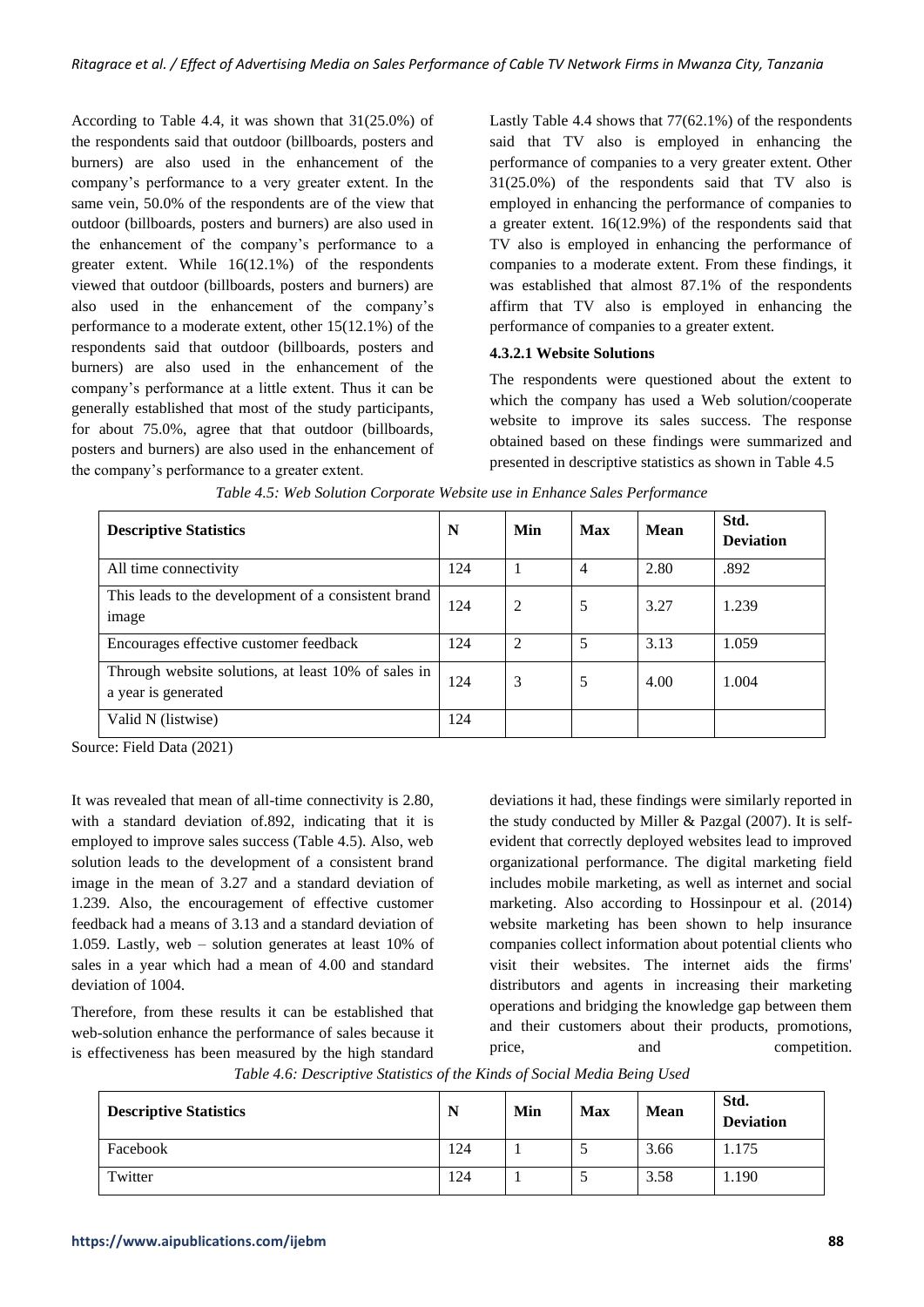| <b>Blog</b>                                                         | 124 |   |   | 2.89 | 1.122 |
|---------------------------------------------------------------------|-----|---|---|------|-------|
| Instagram                                                           | 124 | 2 |   | 4.16 | 1.211 |
| Podcasts forms                                                      | 124 | 2 |   | 3.68 | 1.193 |
| communities<br>flicker<br>and<br>(such<br>Content<br>as<br>YouTube) | 124 | 3 | 4 | 3.50 | .502  |
| Valid N (listwise)                                                  | 124 |   |   |      |       |

According to Table 4.6, it was established that Facebook use has a mean of 3.66 and a standard deviation of 1.175, this shows the effective use of Facebook is effective because it has a high standard deviation also Twitter had a mean of 3.58 and a standard deviation of 1.190 which also shows effective use because it has a high standard deviation. On the other hand, blogs also had means of 2.89 and a standard deviation of 1.211 which also means that blog use is effective in enhancing sales because it has a high standard deviation. Not only that but also Instagram is the most effective social media being used

because it has a mean of 4.16 and a standard deviation of 1.211. In the same consideration podcast forms also play a role in enhancing sales by a mean of 3.68 and a standard deviation of 1.193, lastly Content communities (such as flicker and YouTube) had a means of 3.50 and a standard deviation of .502 which show less application because of low standard deviation.

Guidelines. The response obtained based on these findings were summarized and presented in Table. 4.7 is as follows.

| Effect<br>of<br>social<br>media<br>sales<br>on                                                            | 1                           | 2                           | 3                           | $\overline{\mathbf{4}}$     | 5                           |
|-----------------------------------------------------------------------------------------------------------|-----------------------------|-----------------------------|-----------------------------|-----------------------------|-----------------------------|
| performance                                                                                               | $\mathbf{F}(\mathcal{V}_0)$ | $\mathbf{F}(\mathcal{V}_0)$ | $\mathbf{F}(\mathcal{V}_0)$ | $\mathbf{F}(\mathcal{V}_0)$ | $\mathbf{F}(\mathcal{V}_0)$ |
| It provide personalized location and time<br>sensitive information using initiative<br>wireless media     | $\theta$                    | $8(6.5\%)$                  | 12(9.7%)                    | $77(62.1\%)$                | 27(21.8%)                   |
| <b>It</b><br>relationship<br>enhance<br>customer<br>management                                            | 12(9.7%)                    | 26(21.0%)                   | $\Omega$                    | $31(25.0\%)$                | 55(44.4%)                   |
| It increase frequency of interaction with<br>customers                                                    | $26(21.0\%)$                | $\mathbf{0}$                | 12(9.7%)                    | $41(33.1\%)$                | $45(36.3\%)$                |
| There is increased use of communication<br>through social media                                           | 12(9.7%)                    | $27(21.8\%)$                | $\Omega$                    | 38(30.6%)                   | 47(37.9%)                   |
| At least 10 percent of business in a year is<br>generated through our advertising through<br>social media | $\theta$                    | $8(6.5\%)$                  | 29(23.4%)                   | 56(45.2%)                   | $31(25.0\%)$                |

*Table 4.7: Effect of Social Media on Sales Performance*

Source: Field Data (2021)

Table 4.7 shows that 27 (21.8%) of respondents strongly think that social media can give tailored location and time-sensitive information via initiative wireless media. Similarly, 41.3 percent of respondents believe that social media gives customised location and time-sensitive information via the wireless media. On the other hand, 26(21.6%) of the respondents strongly disagreed that social media provides a personalized location and timesensitive information using initiative wireless media while only 12(9.7%) of the respondents remained neutral. Therefore, it can be established that most of the

respondents for about 694% agree that social media provides a personalized location and time-sensitive information using initiative wireless media in enhancing sales performance.

According to Table 4.7 is shown that 55(44.4%) of the respondents strongly agree that social media enhance customer relationship management. In the same vein, 31(25.0%) of the respondents agree that social media enhance customer relationship management. On the other hand, 12(9.7%) of the respondents strongly disagreed that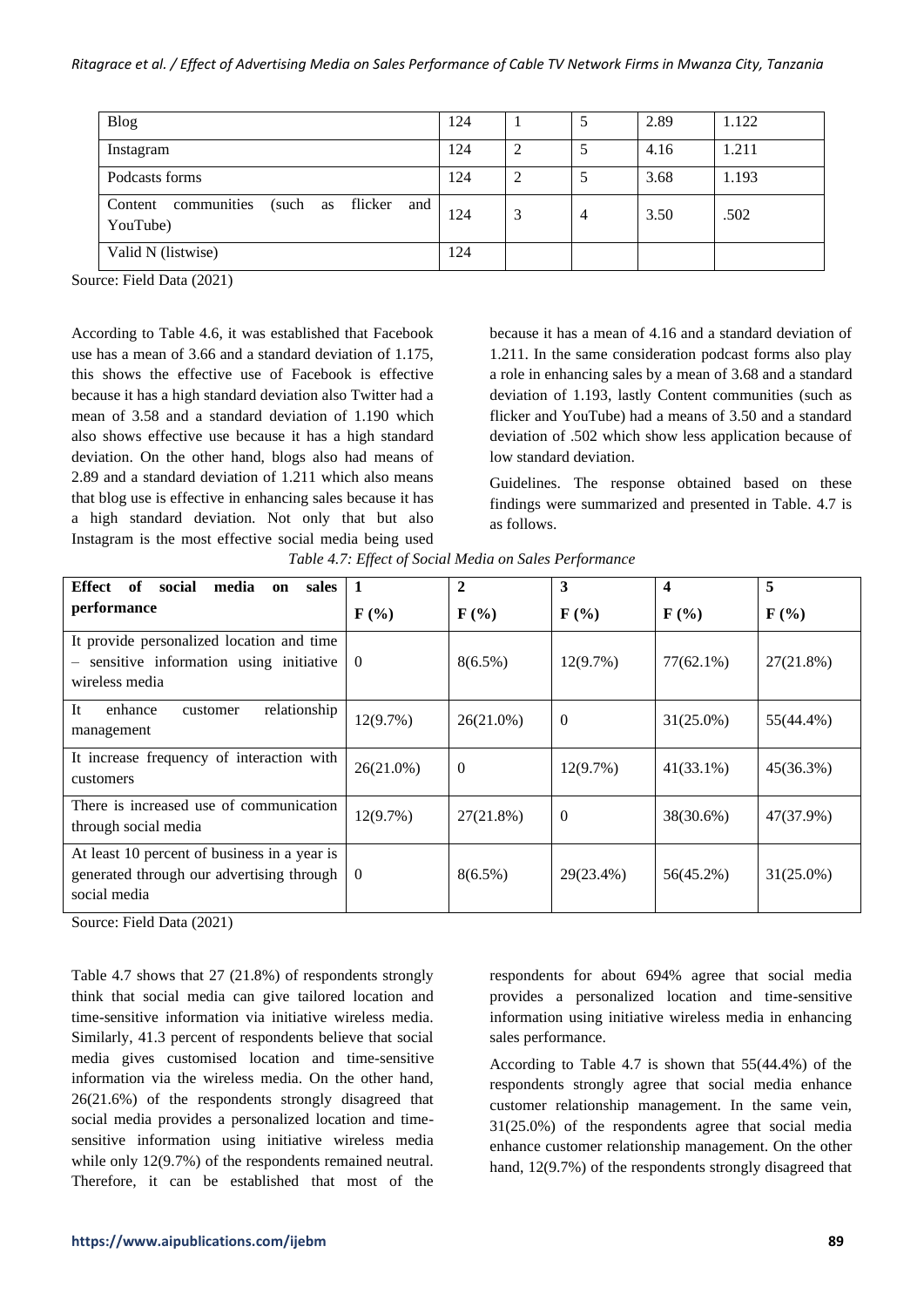social media enhance customer relationship management, as well as 26(21.0%) of the respondents disagreed. From these findings, the study established that most of the respondents who participated in this study agreed that social media enhance customer relationship management for about 69.4% of the respondents who participated in this study hence suggesting that social media also enhance the increase of sales performance.

Table 4.7 shows that not only that but also 45(36.3%) of the respondents strongly agreed that social media increase the frequency of interaction with customers. In the same vein, 41(33.1%) of the respondents agreed that social media increase the frequency of interaction with customers. On the other hand, 26(21.0%) of the respondents strongly disagreed while 12(9.7%) of the respondents remained neutral on the fact that social media increase the frequency of interaction with customers. Thus based on these findings the study established that most of the respondents who participated in this study agree for about 69.4% that social media increase the frequency of interaction with customers.

Table 4.7 above revealed that 47(37.9%) of the respondents strongly agreed that through social media there is increased use of communication. Also, it was revealed that 38(30.6%) of the respondents agreed that through social media there is increased use of communication. On the other hand, 12(9.7%) of the respondents strongly disagreed that through social media there is increased use of communication while 27(21.8%) of the respondents disagreed that through social media there is increased use of communication. Thus from these findings, it can be established that most of the respondents agreed that through social media there is increased use of communication through social media shown by 68.3% of the respondents who participated in this study.

Also, Table 4.7 show that 31(25.0%) of the respondents strongly agreed that At least 10 percent of business in a year is generated through our advertising through social media, also 56(45.2%) of the respondents agreed that At least 10 percent of business in a year is generated through our advertising through social media. Not only that but also 8(6.5%) of the respondents disagreed that At least 10 percent of business in a year is generated through our advertising through social media while 29(23.4%) of the respondents remained neutral on the fact that At least 10 percent of business in a year is generated through our advertising through social media. Generally, it can be agreed that almost 70.2% that At least 10 percent of the business in a year is generated through our advertising through social media. Therefore, with these findings, it is apparent that At least 10% of business in a year is generated through our advertising through social media hence leading to the increase in sales performance.

Therefore, it can be established that mobile marketing is also very effective in enhancing the performance of sales on the cable TV network, the results which were also depicted in the study conducted by Miller & Pazgal (2007), mobile marketing field includes mobile marketing, as well as internet and social marketing.. Also, Mason (2013) points out that mobile technology allows marketers to not only contact customers where they are, but also to engage them by addressing their urgent and specific requirements. In the same vein, according to Wanjiru (2015), mobile phones provide another natural platform for marketers to reach millions of people with tailored text (SMS) messaging.

| <b>Descriptive Statistics</b>                                        |     | Min            | <b>Max</b> | Mean | Std.<br><b>Deviation</b> |
|----------------------------------------------------------------------|-----|----------------|------------|------|--------------------------|
| Opt-in e-mail                                                        | 124 | $\overline{2}$ | 5          | 3.02 | 1.186                    |
| Opt-out emails                                                       | 124 | 3              | 5          | 3.63 | .781                     |
| Spam email                                                           | 124 | $\overline{2}$ | 5          | 3.97 | 1.189                    |
| Email<br>newsletter<br>partnership<br>and<br>campaign<br>arrangement | 124 | 3              | 5          | 4.08 | .842                     |
| Partnering arrangement                                               | 124 | $\overline{2}$ | 5          | 3.55 | .999                     |
| Valid N (listwise)                                                   | 124 |                |            |      |                          |

*Table 4.8: Descriptive Statistics on E-mail Tools Being used to enhance Performance*

Source: Field Data (2021)

Table 4.8 above revealed that opt-in email had a mean of 3.02 and a standard deviation of 1.186 which means it is an effective email tool used by companies. Also, it was shown that opt-out emails had a mean of 3.63 and a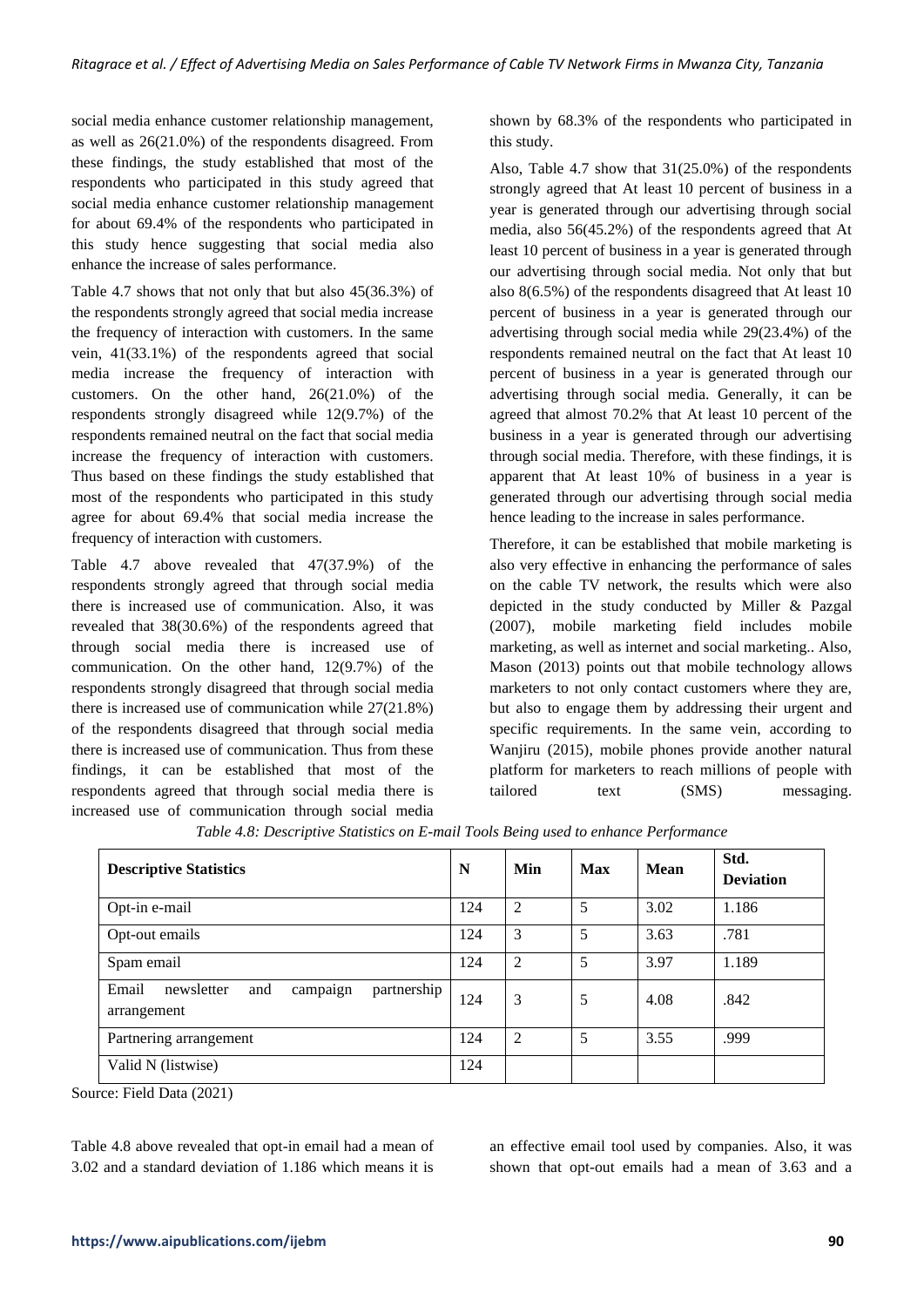standard deviation of .781, this also suggests that opt-out email is an effective email tool because it has a high standard deviation. On the other hand Spam email also had a mean of 3.97 and a standard deviation of 1.189, it was also found that email newsletters had a mean of 4.08

with a standard deviation of .842 and lastly only partnering arrangement had a mean of 3.55 and a standard deviation of .999 which means that these email tools were also effective in enhancing sales performance of a company.

| <b>Descriptive Statistics</b>                                                               | N   | Min            | Max | Mean | Std.<br><b>Deviation</b> |
|---------------------------------------------------------------------------------------------|-----|----------------|-----|------|--------------------------|
| Email new letter efficiency                                                                 | 124 |                | 5   | 3.88 | 1.429                    |
| Level of ability to attract new customers                                                   | 124 | 3              | 5   | 3.85 | .937                     |
| Level of ability to maintain correct customer and at the<br>same time attract new customers | 124 | 3              | 5   | 4.34 | .742                     |
| Level ability to build brand loyalty                                                        | 124 | 3              | 5   | 3.89 | .885                     |
| At least 10 percent of sales volume in a year is<br>generated through e-mails               | 124 | $\overline{2}$ | 5   | 3.23 | 1.162                    |
| Valid N (listwise)                                                                          | 124 |                |     |      |                          |

*Table 4.9: Descriptive Statistics once of E-mail Marketing on Enhance Sales Performance*

Source: Field Data (2021)

According to Table 4.9, it was revealed that email newsletter efficiency had a mean of 3.88 and a standard deviation of 1.429. in the same vein level of ability to attract new customers had a mean of 3.85 and a standard deviation of .937, not only that but also level of ability to maintain correct customers and at the same time attract new customers had a mean of 4.34 and standard deviation of .742. On the other hand, the level of ability to build brand loyalty has a mean of 3.89 and a standard deviation of .885. Also, was At least 10 percent of sales volume in a year is generated through e-emails had a mean of 3.23 and a standard deviation of 1.162.

Therefore, it can be established that the use of email to a greater extent enhance sales performance. This is revealed by the presence of higher standard deviation on the email

uses presented in the respective Table above. The findings are consistent to Brodie et al. (2007) who opined that Emarketing gives customers information access while the use of interactive technologies permits these customers to give information to the business. Also, it was established that according to the findings presented by Brodie et al. (2007) it was revealed that adoption of e-marketing is positively related with performance of marketing and acquisition and retention of the customers. It can allow the obtaining of competitive intelligence and organizational capabilities by the firms that smooth effective marketing decisions for proper positioning in the sector (Olalekan&Ganiu, 2010).

Ted in Table4.10

| marketing<br>Effect of<br>mobile<br>on sales<br>performance                    | $\mathbf{F}$ (%) | $\mathbf{F}(\mathcal{V}_0)$ | 3<br>$\mathbf{F}(\mathcal{C})$ | 4<br>$\mathbf{F}(\mathcal{V}_0)$ | 5<br>$\mathbf{F}$ (%) |
|--------------------------------------------------------------------------------|------------------|-----------------------------|--------------------------------|----------------------------------|-----------------------|
| It providing our customers with information<br>about our programs and services | $25(20.2\%)$     | $\theta$                    | $\theta$                       | $50(40.3\%)$                     | 49(39.5%)             |
| Use of mobile marketing enhance customer<br>contact                            | $25(20.2\%)$     | $\Omega$                    | $\theta$                       | 74(59.7%)                        | $25(20.2\%)$          |
| It increase frequency of virtual interaction<br>with customers                 | $\Omega$         | $\theta$                    | $25(20.2\%)$                   | 49(39.5%)                        | $50(40.3\%)$          |
| inquiries<br>leads<br>about<br>and<br>generate<br>our                          |                  |                             | $25(20.2\%)$                   | 49(39.5%)                        | $50(40.3\%)$          |

*Table 4.10: General Effect of Mobile Marketing on Sales Performance*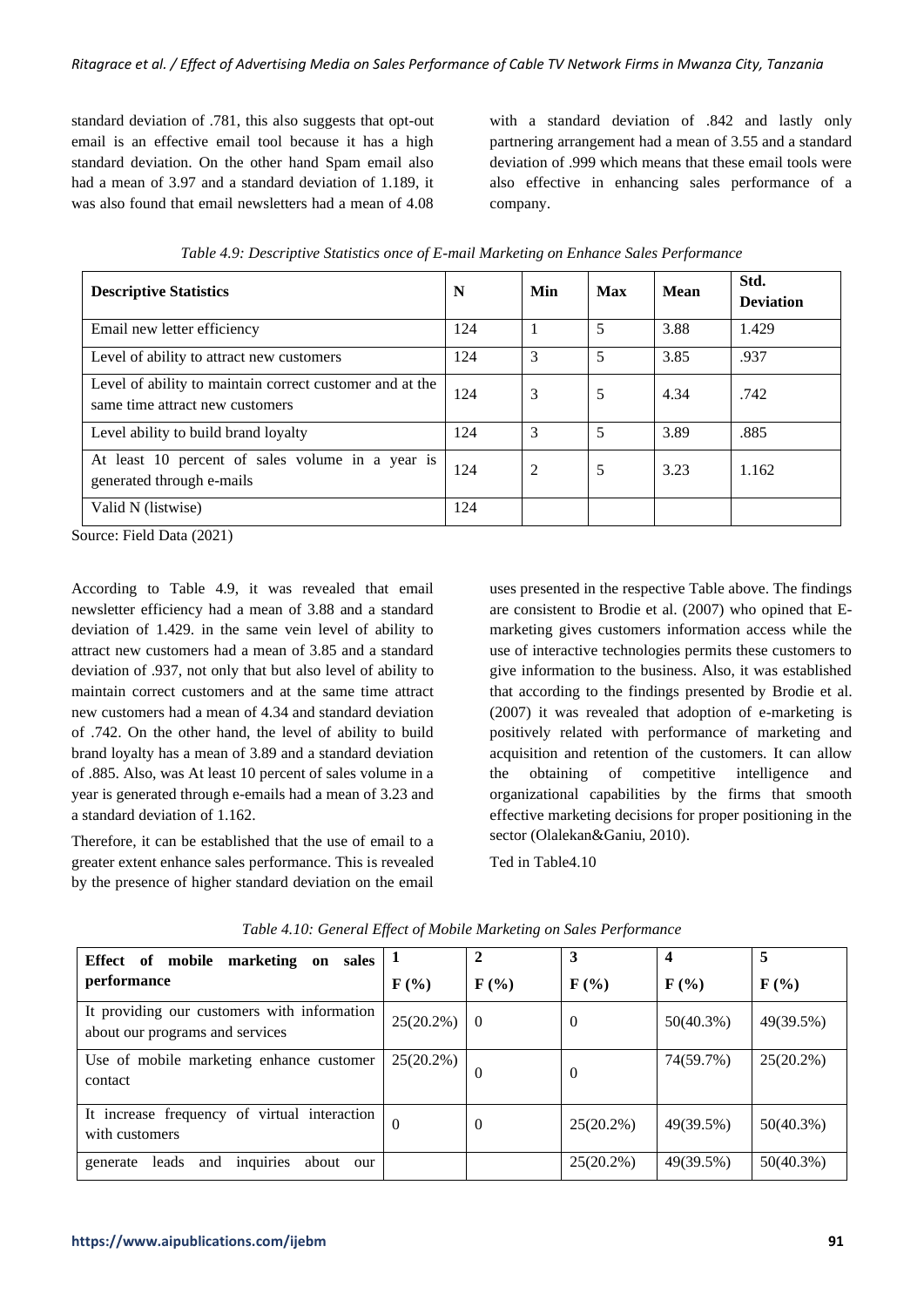| Effect of mobile marketing on sales $  \cdot  $<br>performance             | $\mathbf{F}(\mathcal{V}_0)$ | $F(\%)$      | $\mathbf{F}(\mathcal{V}_0)$ | $\mathbf{F}(\mathcal{V}_0)$ | $\mathbf{F}(\mathcal{V}_0)$ |
|----------------------------------------------------------------------------|-----------------------------|--------------|-----------------------------|-----------------------------|-----------------------------|
| network program packages                                                   |                             |              |                             |                             |                             |
| Mobile Marketing messages generates At<br>least 10 percent of sales volume |                             | $25(20.2\%)$ | $\overline{0}$              | 74(59.7%)                   | $25(20.2\%)$                |

According to Table 4.10, it was revealed that 49(39.5%) of the respondents strongly agree that social media use provides our customers with information about our programs and services, similarly, 50(40.3%) of the respondents agreed that social media uses to provide our customers with information about our programs and services. While on the other hand 25(20.2%) of the respondents strongly disagreed that social media use provides our customers with information about our programs and services. Generally, with these findings, it can be established that almost 79.8% of the respondents agree that social media use provides our customers with information about our programs and services.

Also according to Table 4.10, it was shown that 25(20.2%) of the respondents strongly agreed that the use of mobile marketing enhances customer contact, similarly, 74(59.7%) of the respondents agreed that that the use of mobile marketing enhance customer contact. On the other hand, 25(20.2%) of the respondents strongly disagreed that the use of mobile marketing enhances customer contact. Thus from these findings, it can be established that most of the respondents for about 79.9% agree that the use of mobile marketing enhances customer contact.

Table 4.10 also presents that 50(40.3%) of the respondents strongly agreed that mobile marketing increase the frequency of virtual interaction with customers, also 49(39.5%) of the respondents agreed that mobile marketing increase the frequency of virtual interaction with customers. On the other hand, 25(20.2%) of the respondents who participated in this study remained neutral on the fact that mobile marketing increases the frequency of virtual interaction with customers. Thus it is established from these findings that most of the respondents for about 79.8% of the respondents agree that mobile marketing increases the frequency of virtual interaction with customers hence helpful in increasing sales performance.

Also according to Table 4.10, it was revealed that 50(40.3%) of the respondents strongly agreed that mobile marketing generates leads and inquiries about our network program packages, in the same vein 49(39.5%) of the respondents agreed that mobile marketing generates leads and inquiries about our network program packages while only 25(20.2%) of the respondents remained neutral on the fact that mobile marketing generates leads and inquiries about our network program packages.

Lastly, it was revealed that Table 4.10 suggested that 25(20.2%) of the respondents strongly agreed that mobile marketing messages generate At least 10 percent of sales volume. Also, 74(59.7) of the respondent agreed that those mobile marketing messages generate At least 10 percent of sales volume, while on the other hand 25(20.2%) of the respondents remained neutral on the fact that mobile marketing messages generate at least 10 percent of sales volume. Generally, it can be established that most of the respondents agree that mobile marketing messages generate At least 10 percent of sales volume for about 79.9% of the respondents who participated in this study.

# **4.3.3 Contribution of Digital Marketing on Sales Performance**

Table 4.11 summarizes the respondents' overall opinion on the level of contribution of digital marketing on the sales performance of their Cable TV network firm.

| Response of the Contribution of Digital Marketing on<br><b>Sales Performance</b> | <b>Frequency</b> | Percent |
|----------------------------------------------------------------------------------|------------------|---------|
| Little Extent                                                                    | 25               | 20.2    |
| Moderate Extent                                                                  | 24               | 19.4    |
| <b>Greater Extent</b>                                                            | 56               | 45.2    |
| Very Area Extent                                                                 | 19               | 15.3    |
| Total                                                                            | 124              | 100.0   |

*Table 4.11: Level of Contribution of Digital Marketing on Sales Performance*

Source: Field Data (2021)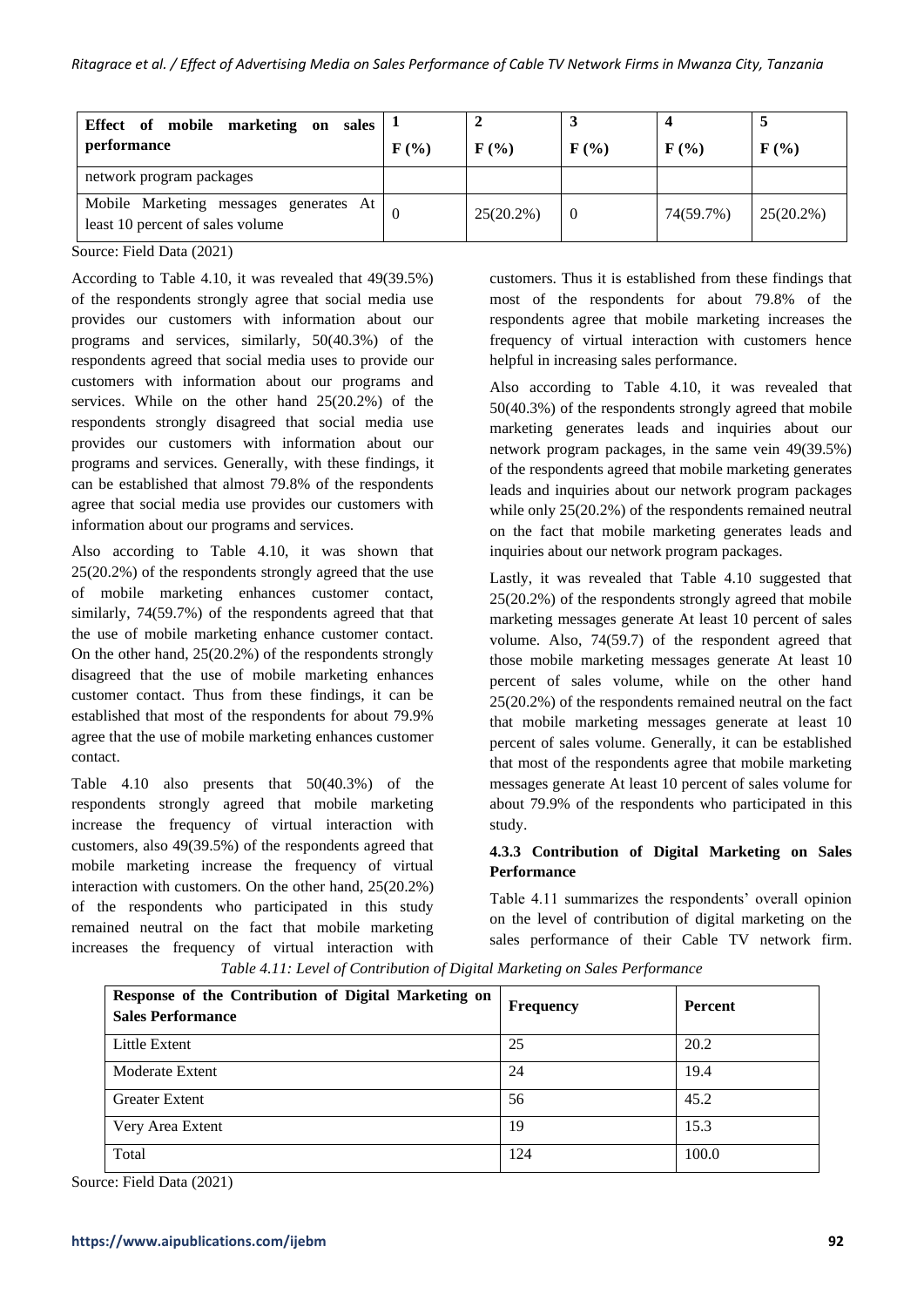According to Table 4.11 above it was established that 19(15.3%) of the respondents said that the contribution of digital marketing is very high in enhancing sales performance. In the same vein, 56(45.2%) of the respondents said that to a greater extent digital marketing contributes to enhancing sale performance. On the other hand, 24(19.4%) of the respondent said that digital marketing contributes to a moderate extent to the enhancement of sales performance. Lastly, 25 it was revealed that 25(20.2%) of the respondents said that digital marketing has little contribution in enhancing the sales performance of a company.

Generally, from these findings, it can be established that most of the respondents successfully suggests that the digital market has impacts on the sale performance as agreed by almost 60.0% of the respondents who participated in this study. The results which were supported by Sedlacek (2006)opined that broadly digital marketing is the use of the internet and related information and communication technologies to accomplish marketing goals, also according to (Kariuki & Egerton, 2014), digital marketing as an interactive form of e-marketing enables firms to interact with its customers and can positively influence on the performance of the business.

# **4.4 Effect of TV/Radio on Sales Performance of Firms in the Cable TV Network Sector**

In this aspect, the researcher examined the effects of TV/Radio on firms' sales performance in The Cable TV network sector. For this objective, several questions were asked to the respondents as shown in the subsections that follow.

# **4.4.1 Extent to which TV Advertisement Enhance Sales Performance**

The respondents were asked about the extent to which the following aspects of TV advertisement deployed by your company enhance its sales performance. The response obtained based on these findings were summarized and presented in Table 4.12

|                                                                                   |          |                             | 3                           | 4                         | 5                           |
|-----------------------------------------------------------------------------------|----------|-----------------------------|-----------------------------|---------------------------|-----------------------------|
| <b>TV Advertising</b>                                                             | $F(\%)$  | $\mathbf{F}(\mathcal{V}_0)$ | $\mathbf{F}(\mathcal{V}_0)$ | $\mathbf{F}(\mathcal{C})$ | $\mathbf{F}(\mathcal{V}_0)$ |
| TV dramatizes the advert sent                                                     | $\Omega$ | 24(19.4%)                   | 18(14.5%)                   | $41(33.1\%)$              | $41(33.1\%)$                |
| TV advertisement has the ability to attract<br>new to customers                   | $\Omega$ | O                           | $\Omega$                    | 76(61.3%)                 | 48(38.7%)                   |
| TV can maintain current customers while at<br>the same time attract new customers | 0        | $\theta$                    | 24(19.4%)                   | 59(47.6%)                 | $41(33.1\%)$                |
| Overall, TV advertisement generates at least<br>10 percent of annual sales volume | $\Omega$ | 18(14.5%)                   | $\theta$                    | 24(19.4%)                 | 82(66.1%)                   |

*Table 4.12:Extent to which TV Advertisement Enhance Sales Performance*

Source: Field Data (2021).

According to Table 4.12 above it shows that 41(33.1%) of the respondents said that to a greater extent TV dramatizes the advert sent. Also, 41(33.1%) of the respondents agreed that to a greater extent TV dramatizes the advert sent. On the other hand, 24(19.4%) of the respondents said that to a little extent TV dramatizes the advert sent while 18(14.5%) of the respondents said that TV dramatizes the advert sent to a moderate extent. Hence from these findings, it can be established that most of the respondents affirm that to a greater extent TV dramatizes the advert sent as posited by 66.2% of the respondent who participated in this study.

Also in this study, it was revealed that 48(38.7%) of the respondents said that TV advertisement can attract new customers to a very greater extent while in the same vein 76(61.3%) of the respondents said that TV advertisement

can attract new to customers at a greater extent. Generally, these findings depict that all the respondents for about 100% agreed that TV advertisements can attract new customers to a greater extent.

Also according to these findings, it was revealed and established that 41(33.1%) of the respondents said that TV can maintain current customers to a very greater extent while at the same time attracting new customers. In the same vein, 59(47.6%) of the respondents said that TV can maintain current customers while at the same time attracting new customers to a greater extent. On the other hand, 24(19.4%) of the respondents said that TV can maintain current customers while at the same time attracting new customers to a moderate extent. Generally, these findings establish that most of the respondents who participated in this study agree that TV can maintain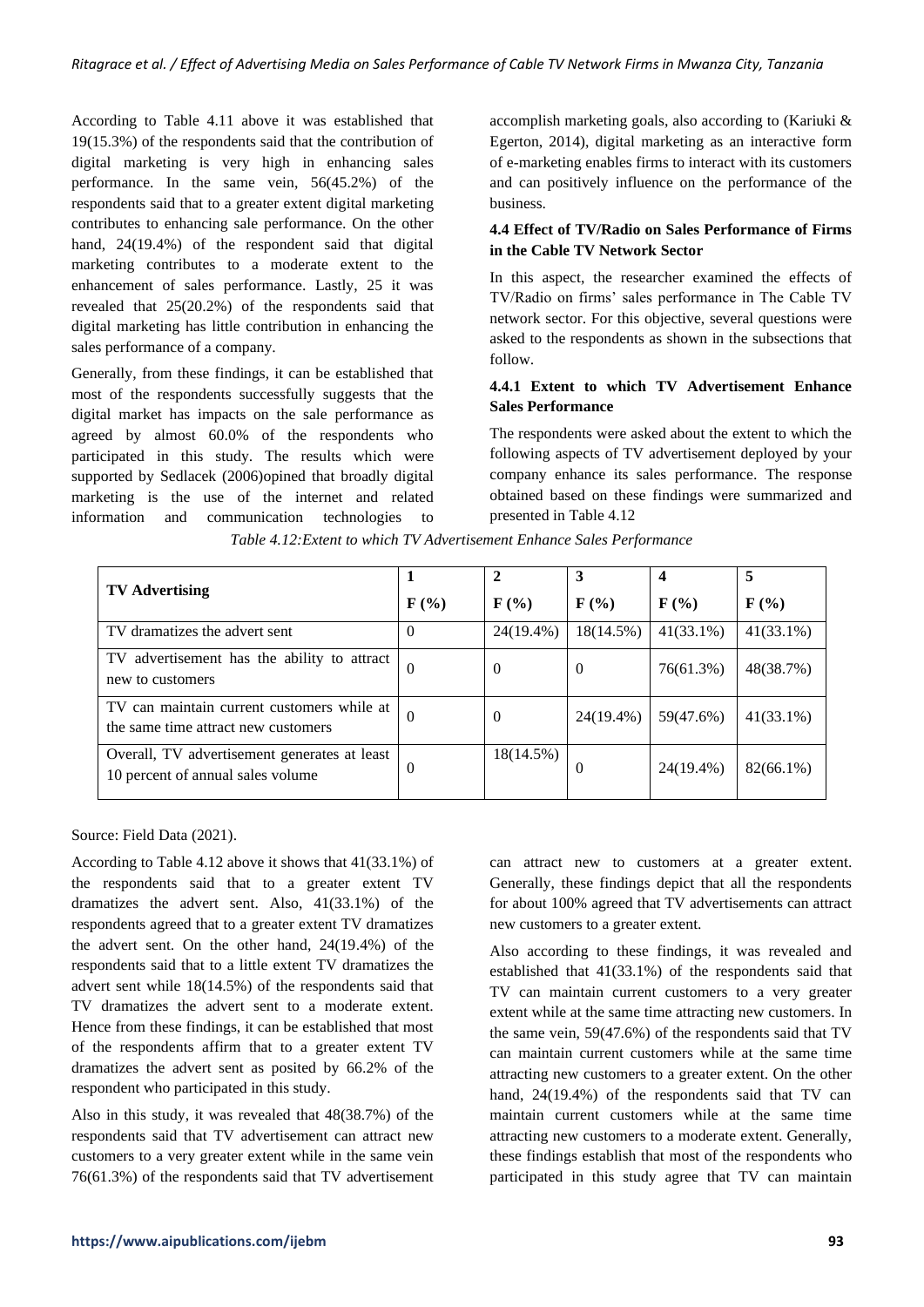current customers while at the same time attracting new customers to a greater extent.

Lastly Table 4.12 provided that 82(66.1%) of the respondents said that to a very greater extent Overall, TV advertisement generates at least 10 percent of annual sales volume, in the same vein 24(19.4%) of the respondents said that to a greater extent Overall, TV advertisement generates at least 10 percent of annual sales volume, on the other hand, 18(14.5%) of the respondents said that in a moderate extent Overall, TV advertisement generates at least 10 percent of annual sales volume. Hence it can be established that most of the respondents who participated in this study said that to a greater extent Overall, TV advertisement generates at least 10 percent of annual sales volume as agreed by 85.5% of the respondents. These results were highly affirmed by Rajagopal (2010) who opined that radio advertisement had a significant impact on making buying decisions and on company performance. Similarly, according to Etim & Inameti (2017), in their study of above-the-line advertising media in Calabar metropolis, Nigeria concluded that radio and billboard advertisings create positive consumers' awareness of cable TV networks.

## **4.4.2 Level of Contribution of TV Advertising on Sales Performance**

In this subsection, the respondents were asked to indicate overall the level of contribution of outdoor advertising on the sales performance of your Cable TV network firm. The response obtained in this aspect was summarized and presented in Table

| н | u |  |
|---|---|--|

|                    | Frequency | Percent |
|--------------------|-----------|---------|
| <b>High Level</b>  | 41        | 33.1    |
| Medium Level       | 65        | 52.4    |
| Low (little) Level | 18        | 14.5    |
| Total              | 124       | 100.0   |

*Table 4.13:Level of Contribution of TV Advertising on Sales Performance*

Source: Field Data (2021)

According to Table 4.13, it was also established that 41(33.1%) of the respondents said that TV advertising contributes at a high level in enhancing sales performance. Also, 65(52.4%) of the respondents said that TV advertising contributes at a medium level in enhancing sales performance. Lastly, it was also revealed that 18(14.5%) of the respondents said that TV advertising contributes at a low level in enhancing sales performance. Generally, from these findings, it can be established that said that TV advertising contributes much too enhancing sales performance. The results which were similarly reported in the study conducted by Etim & Inameti (2017). These media in the Calabar metropolitan aided in increasing listenership as well as serving as a reminder, education, and persuasive tool for current and prospective customers to patronize the items.

# **4.5 Effect of Outdoor (Out of Home) Email Marketing on Sales Performance of Firms in the Cable TV Network Sector**

Also in this study, another concern was to establish the effects of outdoor (out of home) email mail marketing on the sale performance of the firms in the cable TV Network sector. Thus the various question was asked to the respondents, as presented in the subsection that follows herein below.

## **4.5.1 Extent to which Outdoor Adverting Enhance its Performance**

When asked to what extent your company employs the following form of outdoor advertising to enhance its performance, the responses were as were summarized and presented in Table 4.14.

| <b>Descriptive</b><br>Statistics on<br>Billboard<br>Tool<br><b>Advertising on Sales Performance</b> | N   | Min | <b>Max</b> | Mean | Std.<br><b>Deviation</b> |
|-----------------------------------------------------------------------------------------------------|-----|-----|------------|------|--------------------------|
| $Billboards - still type$                                                                           | 124 | ∍   |            | 3.32 | 1.048                    |
| Billboard-electronic type                                                                           | 124 |     |            | 3.60 | .806                     |
| Posters                                                                                             | 124 |     |            | 3.31 | 1.321                    |
| <b>Banners</b>                                                                                      | 124 | 3   |            | 3.97 | .662                     |

*Table 4.14:Descriptive Statistics on Billboard Tool Advertising on Sales Performance*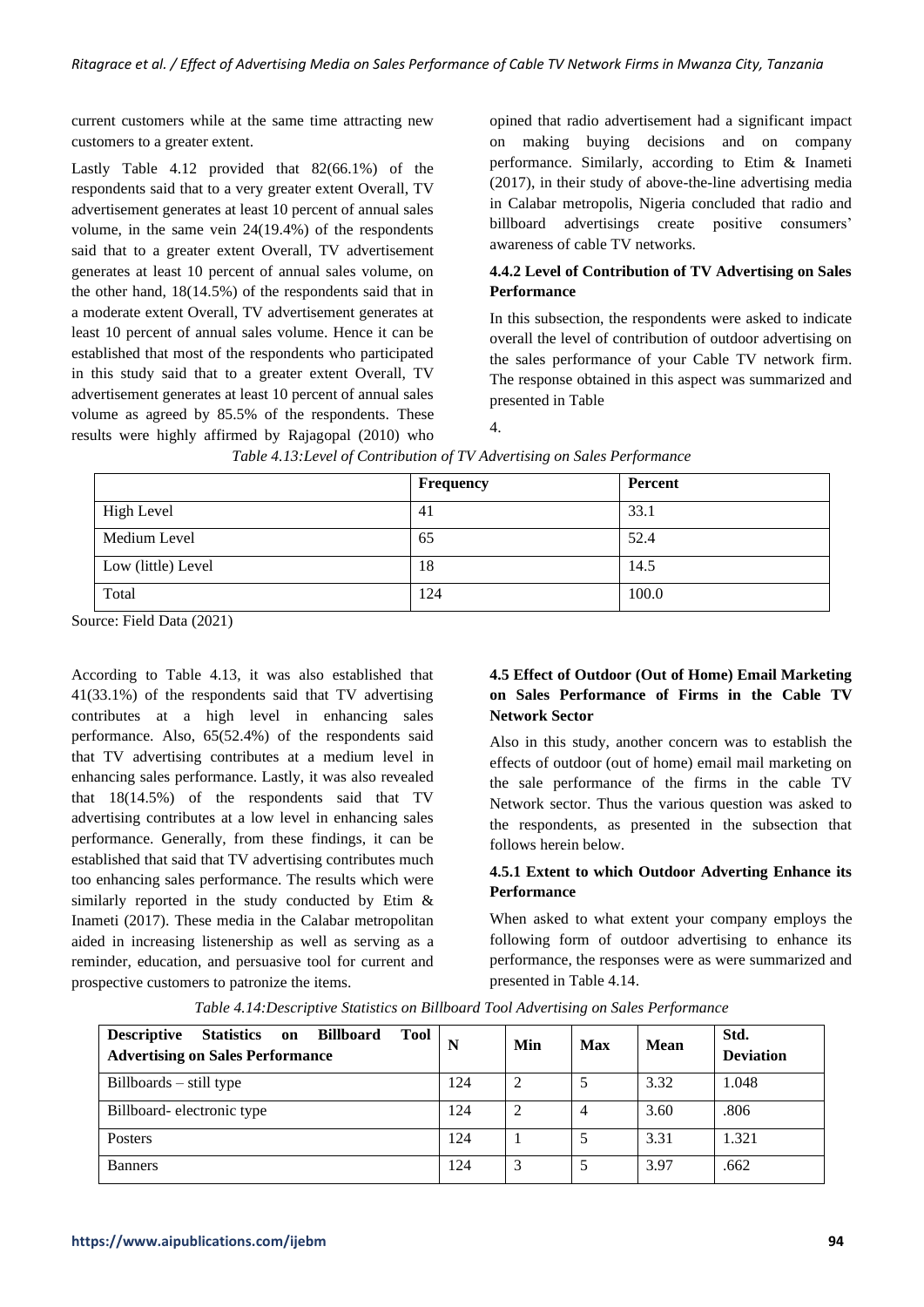| <br>.                          | $\sim$<br>--- |  |  |
|--------------------------------|---------------|--|--|
| $1.11 \text{ N} \cdot 10^{10}$ |               |  |  |

Table 4.14 revealed that billboard – still type had a mean of 3.32 and a standard deviation of 1.048, also it was shown that Billboard electronic type had a mean of 3.60 and a standard deviation of .806. Not only that but also Poster was found to have a mean of 3.31 and a standard deviation of 1.321. Lastly, banners were found to have a mean of 3.97 and a standard deviation of .662, therefore it was found that most of the billboard tools have effects on the sales performance of the company as witnessed by the high standard deviation they had. Those which are sensitive to the environment are viewed positively by consumers. Also amongst consumers with higher education and income levels, outdoor advertisements are becoming striking and their visibility is increasing and this has a positive impact on consumer behaviour and organizational performance.

# **4.5.2 Contributions of outdoor advertising on company enhance sales performance**

When asked to indicate the extent to which the following aspects of outdoor advertising deployment by their company enhance its sales performance, the respondents' responses as presented in Table 4.15.

| <b>Response on Contributions of outdoor</b><br>advertising on company enhance sales<br>performance | 1<br>$F(\%)$ | $\mathbf{2}$<br>$F(\%)$ | 3<br>$\mathbf{F}$ (%) | $\boldsymbol{4}$<br>$\mathbf{F}(\mathcal{V}_0)$ | 5<br>$\mathbf{F}(\mathcal{V}_0)$ |
|----------------------------------------------------------------------------------------------------|--------------|-------------------------|-----------------------|-------------------------------------------------|----------------------------------|
| advertising<br>Outdoor<br>big<br>creates<br>impression                                             | $\Omega$     | 29(23.4%)               | 27(21.8%)             | 49(39.5%)                                       | 19(15.3%)                        |
| Outdoor advertising is usually appealing<br>and easy to remember                                   | $\Omega$     | 24(19.4%)               | 24(19.4%)             | 54(43.5%)                                       | $46(37.1\%)$                     |
| Electronic<br>outdoor<br>dramatize<br>our<br>products                                              | $\Omega$     | 19(15.3%)               | $\Omega$              | 54(43.5%)                                       | $46(37.1\%)$                     |
| Outdoor advertising has high ability to<br>build a brand image                                     | $\Omega$     | $\theta$                | 29(23.4%)             | 52(41.9%)                                       | 24(19.4%)                        |
| Outdoor advertisement<br>available<br>for<br>viewing 24/7/365 thus enhance sales<br>performances   | $\Omega$     | 24(19.4%)               | 27(21.8%)             | 54(43.5%)                                       | 19(15.3%)                        |
| Posters and billboard positioning lead to<br>increased sales volume in the year                    | $\Omega$     | $\theta$                | 53(42.7%)             | 19(15.3%)                                       | 52(41.9%)                        |
| Outdoor advertising generates up to<br>10% of sales volumes                                        | $\Omega$     | $\theta$                | 24(19.4%)             | 54(43.5%)                                       | $46(37.1\%)$                     |

|  |  | Table 4.15: Contributions of Outdoor Advertising Enhance Sales Performance |
|--|--|----------------------------------------------------------------------------|
|--|--|----------------------------------------------------------------------------|

Source: Field Data (2021)

According to Table 4.15, it was established that 19(15.3%) of the respondents who participated in this study said that Outdoor advertising creates a big impression to a very greater extent. Also, it was shown that 49(39.5%) of the respondents said that Outdoor advertising creates a big impression to a greater extent. On the other hand, 27(21.8%) of the respondents said that Outdoor advertising creates a big impression to a moderate extent while 29(23.4%) of the respondents said that Outdoor advertising creates a big impression to a little extent. Therefore, it was found that most of the respondents who participated in this study opined that Outdoor advertising creates a big impression as shown by 54.8% of the respondents who respondents to this question in the data collection process.

Also, Table 4.15 shows that 46(37.1%) of the respondents said that Outdoor advertising is usually appealing and easy to remember to a very greater extent, in the same vein 54(43.5%) of the respondents said that Outdoor advertising is usually appealing and easy to remember in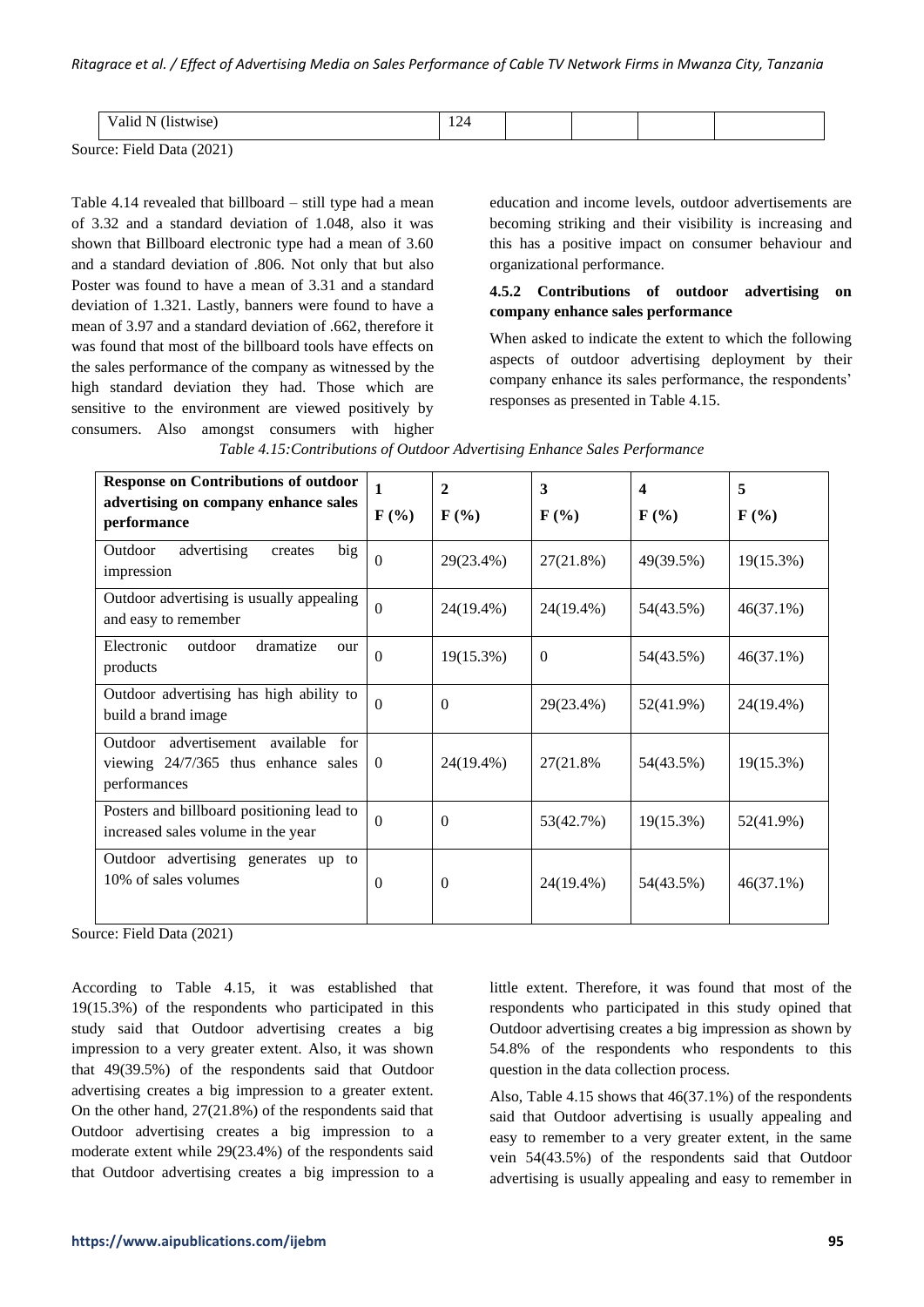a greater extent. On the other hand, 24(19.4%) of the respondents said that Outdoor advertising is usually appealing and easy to remember to a moderate extent as well as 24(19.4%) of the respondents said that Outdoor advertising is usually appealing and easy to remember in a little extent. Thus it is generally established that most of the respondents who participated in this study agreed that Outdoor advertising is usually appealing and easy to remember for about 80.6%.

Table 4.15 also shows that 46(37.1%) of the respondents said that Electronic outdoor dramatize our products to a very greater extent, similarly, 54(43.5%) of the respondents said that Electronic outdoor dramatize our products to a greater extent, however, there were 19(15.3%) of the respondents who said that Electronic outdoor dramatize our products in a little extent, thus it can generally be established that most of the respondents agree that Electronic outdoor dramatize our products as shown by almost 80.6% of the respondents who had their participation in responding to this question.

According to Table 4.15, it was established that 24(19.4%) of the respondents said that Outdoor advertising has a high ability to build a brand image to a very greater extent, in the same vein 52(41.9%) of the respondents said that Outdoor advertising has high ability to build a brand image in a greater extent. On the other hand, 29(23.4%) of the respondents said that Outdoor advertising has a high ability to build a brand image to a moderate extent. Thus it is established that most of the respondents who participated in this study agrees that Outdoor advertising has a high ability to build a brand image as supported by almost 61.3% of the respondents who participated in this study.

Also, Table 4.15 reveals that 19(15.3%) of the respondents said that Outdoor advertisement available for viewing 24/7/365 thus enhance sales performances to a very greater extent, also 54(43.5%) of the respondent said that Outdoor advertisement available for viewing 24/7/365 thus enhance sales performances at a greater extent. On the other hand, 27(21.8%)of the respondents said that Outdoor advertisement available for viewing 24/7/365 thus enhance sales performances to a moderate extent while other 24(19.4%) of the respondents said that Outdoor advertisement available for viewing 24/7/365 thus enhance sales performances in a little extent. Hence these findings show that Outdoor advertisements available for viewing 24/7/365 thus enhance sales performances as agreed by a high number of the respondents who participated in this study.

According to Table 4.15 also it is shown that 52(41.9%) of the respondents who participated in this study said that

posters and billboard positioning lead to increased sales volume in the year to a very greater extent. Also, it was found that 53(42.7%) of the respondents said that respondents who participated in this study said that posters and billboard positioning leads to increased sales volume in the year to a greater extent. On the other hand, 19(15.3%) of the respondents said that respondents who participated in this study said that posters and billboard positioning leads to increased sales volume in the year to a moderate extent. Therefore, it is established that most of the respondents for about 55.9% who participated in this study agrees that respondents who participated in this study said that posters and billboard positioning leads to increased sales volume in the year.

Finally, under Table 4.15 also it was revealed that 46(37.1%) of the respondents who participated in this study said that Outdoor advertising generates up to 10% of sales volumes to a very greater extent. Also, 54(43.5%) of the respondents said that Outdoor advertising generates up to 10% of sales volumes. On the other hand, 24(19.4%) of the respondents said that Outdoor advertising generates up to 10% of sales volumes to a moderate extent. Therefore, it can be established that most of the respondents who participated in this study agree that Outdoor advertising generates up to 10% of sales volumes as supported by 90.6% of the respondents who participated in this study.

Table 4.16, shows that 59(47.6%) of the respondents said that to a high extent there is a contribution of outdoor advertising on sales performance. In the same consideration, 41(33.1%) of the respondents said that there is a contribution of outdoor advertising on sales performance to a medium extent. 24(19.4%) of the respondents said that to a low extent there is a contribution of outdoor advertising on sales performance. Therefore, from the results obtained this study found that there is a contribution of outdoor advertising on sales performance as agreed by almost 90.7% of the respondent who participated in this study during the data collection process. This finding is in line with Bennett et al. (2006) who found that outdoor recall was better than recall of other media and this lead to positive consumer behaviour towards advertised products. In the same vein (Gulmez et al., 2010), indicated that outdoor commercials that generate diverse concepts are effective in informing and convincing people, and outdoor advertisements are becoming more striking and visible, which has a favorable impact on consumer behavior and organizational performance..

According to Table 4.17 above it was found that 39 (31.5%) of the respondents strongly agreed that the sales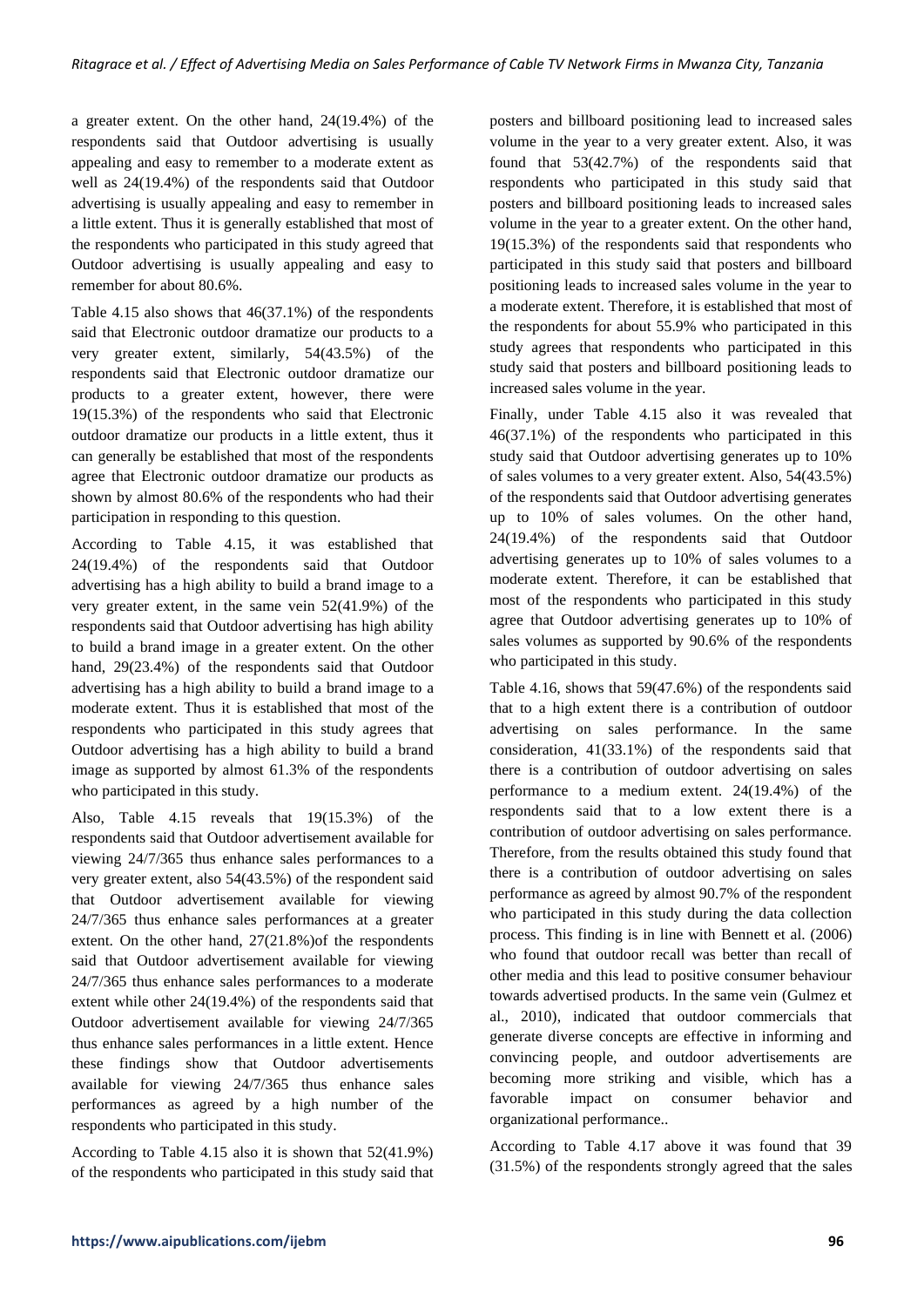volume of our company has greatly increased with the deployment of various advertising media. In the same vein, 72(58.1%) of the respondents agreed that the sales volume of our company has greatly increased with the deployment of various advertising media. On the other hand, 9(7.3%) of the respondents strongly disagreed Sales volume of our company has greatly increased with the deployment of various advertising media as well as 4(3.2%) of the respondents who remained neutral on the fact that sales volume of our company has greatly increased with the deployment of various advertising media. Therefore, it is established that most of the respondents for about 89.6% who agree that the sales volume of our company has greatly increased with the deployment of various advertising media.

Also according to Table 4.15 above it was revealed that 70(56.5%) of the respondents strongly agreed that Customer loyalty has increased over the last five years due to the use of various advertising media, in the same vein 42(33.9%) of the respondents agreed that Customer loyalty has increased over the last five years due to use of various advertising media. On the other hand, 7(5.6%) of the respondents strongly agreed that Customer loyalty has increased over the last five years due to the use of various advertising media while 5(4.0%) of the respondents disagreed that Customer loyalty has increased over the last five years due to use of various advertising media. Therefore, this generally establishes that most of therespondents agreed that Customer loyalty has increased over the last five years due to the use of various advertising media as supported by almost (90.4%) of the respondents who participated in this study.

Lastly, the study revealed that 32(25.8%) of the respondents strongly agreed that the Market share of our business has also increased over the last five years due to the use of various advertising media, also it was revealed that 62(50.0%) of the respondents agreed that Market share of our business has also increased over the last five years due to use of various advertising media. On the other hand, 4(3.2%) of the respondents disagreed that the Market share of our business has also increased over the last five years due to the use of various advertising media while only 26(21.0%) of the respondents remained neutral on the fact that Market share of our business has also increased over the last five years due to use of various advertising media. That is to say, based on these findings a high number of responses affirms that Market share of our business has also increased over the last five years due to the use of various advertising media as evidenced by 55.8%. These findings were well-substantiated in the study by Onyango (2016) cable Television network firms are using both conventional and digital marketing in promoting their products in the local markets and this research has some similarities with the proposed one except the proposed study will be quantitative. In a similar context, similar views were obtained from Gulmez et al. (2010), who indicated that outdoor advertising is striking and visibe to consumers with higher income and education levels, which positively impact consumer behaviour and organization performance compared to other advertising media. Not only that but also Sindhya (2013), showed that culture is more prevalent in rural students. It further showed that the majority of female students are interested in cosmetics and jewellery while their male counterparts are into automobiles and electronic equipment.

4.6 Effects of Advertising Media on Sales Performance

## **4.6.1 Descriptive Statistics**

The analysis made in this section presents the minimum, mea, maximum, and standard deviation of the variables used in the analysis. The findings obtained in this aspect was summarized and presented in Table 4.18

|                            | N   | Min            | <b>Max</b> | <b>Mean</b> | <b>Std. Dev</b> |
|----------------------------|-----|----------------|------------|-------------|-----------------|
| Social Media Marketing     | 124 | 2              |            | 4.14        | .790            |
| Mobile Marketing           | 124 | $\overline{2}$ |            | 4.41        | .817            |
| TV/Radio                   | 124 | $\overline{2}$ | 5          | 3.98        | .775            |
| <b>Outdoor Advertising</b> | 124 |                | 5          | 3.79        | 1.478           |
| <b>Sales Volumes</b>       | 124 |                |            | 3.60        | 1.367           |
| Valid N (listwise)         | 124 |                |            |             |                 |

*Table 4.16:Descriptive Statistics*

Source: Field Data (2021)

Social media marketing had a mean of 4.14 and a standard deviation of .790 which means that there is a strong mean and strong standard deviation which presents the effectiveness of social media use on marketing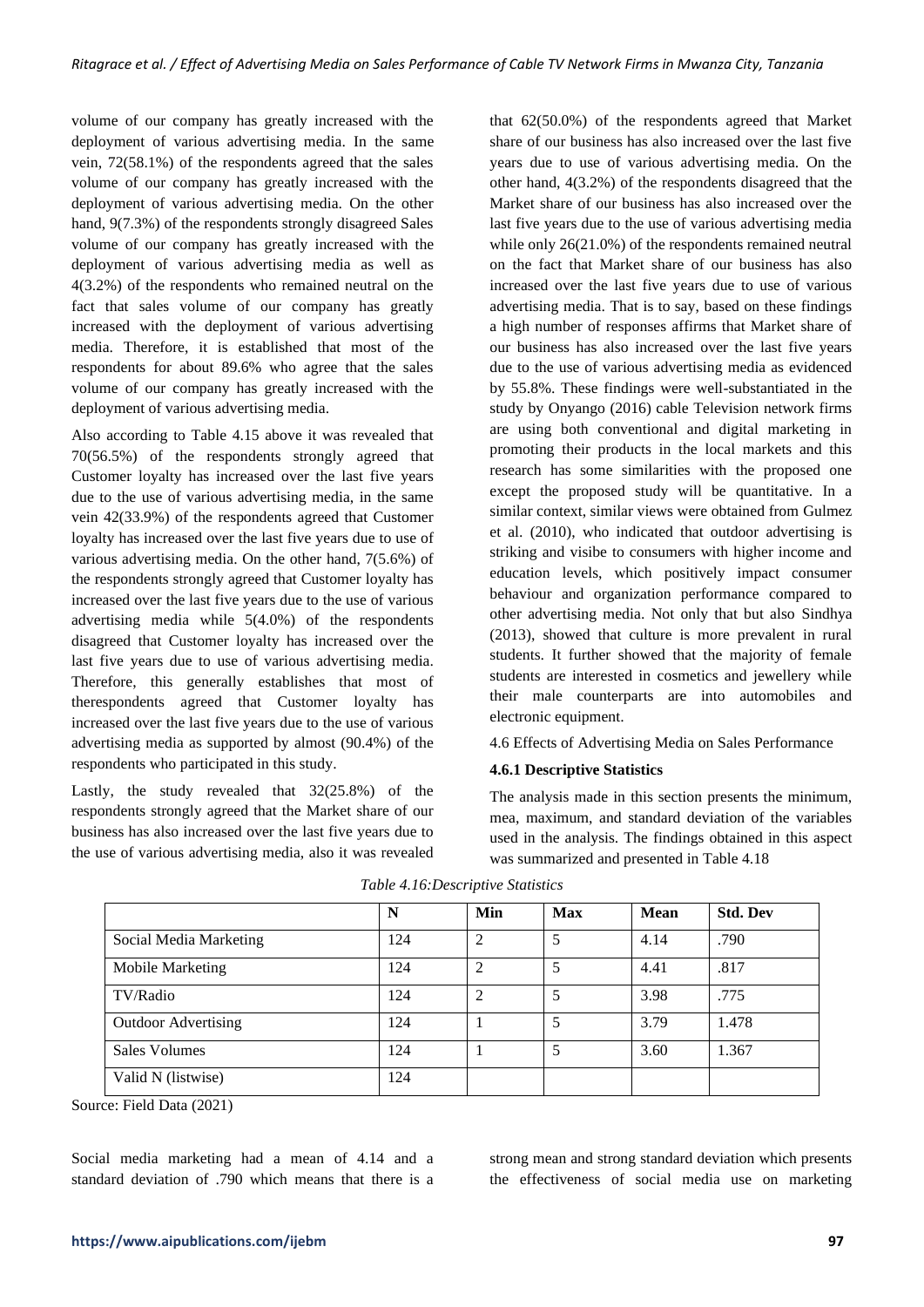activities. Also, mobile marketing presented a mean of 4.41 and a standard deviation d 8.17 which means that mobile marketing also is very effective and strong in the performance of marketing activities of cable TV. This was also witnessed by the presence of high standard deviation and mean values which depict its effectiveness.

Not only that but also TV/Radio also scored a mean of 3.98 and a standard deviation of .775 which suggests that TV/Radio advertisement is also effective in the marketing activities as witnessed by the presence of strong mean and standard deviation values. On the other hand, outdoor advertising was found to have a mean of 3.79 and a standard deviation of 1.478 which depicts a very effective relationship between outdoor advertising and sales volumes, hence it can be suggested that the strong mean and standard deviation means the high level of effectiveness. Lastly, an increase in sale volumes has been shown to have a mean of 3.79 and a standard deviation of 1.367 which also suggest a very strong relationship between the marketing activities and an increase in sale volumes. Thus it can be established that from these descriptive statistics that social media marketing, mobile marketing, TV/Radio and outdoor advertising are effective on the sales volumes.

## **4.6.2 Linearity Analysis**

This is the analysis where a linear relation holds between forces and displacement. This is regression procedure used in the method comparison studies assumes the relationship between the methods is linear. To examine linearity assumption, the correlation was tests and results obtained were summarized and presented in Table 4.19.

|                 |                                                             | <b>Social</b><br><b>Media</b><br><b>Marketing</b> | <b>Mobile</b><br><b>Marketing</b> | <b>TV/Radio</b> | <b>Outdoor</b><br><b>Advertising</b> |
|-----------------|-------------------------------------------------------------|---------------------------------------------------|-----------------------------------|-----------------|--------------------------------------|
| Media<br>Social | <b>Pearson Correlation</b>                                  | 1                                                 | .038                              | $-.063$         | $-.073$                              |
| Marketing       | Sig. (2-tailed)                                             |                                                   | .676                              | .489            | .422                                 |
|                 | N                                                           | 124                                               | 124                               | 124             | 124                                  |
| Mobile          | Pearson Correlation                                         | .038                                              | 1                                 | .100            | $-.103$                              |
| Marketing       | Sig. (2-tailed)                                             | .676                                              |                                   | .267            | .254                                 |
|                 | N                                                           | 124                                               | 124                               | 124             | 124                                  |
| TV/Radio        | <b>Pearson Correlation</b>                                  | $-.063$                                           | .100                              | 1               | .146                                 |
|                 | Sig. (2-tailed)                                             | .489                                              | .267                              |                 | .106                                 |
|                 | N                                                           | 124                                               | 124                               | 124             | 124                                  |
| Outdoor         | <b>Pearson Correlation</b>                                  | $-.073$                                           | $-.103$                           | .146            | $\mathbf{1}$                         |
| Advertising     | Sig. (2-tailed)                                             | .422                                              | .254                              | .106            |                                      |
|                 | N                                                           | 124                                               | 124                               | 124             | 124                                  |
|                 | *. Correlation is significant at the 0.05 level (2-tailed). |                                                   |                                   |                 |                                      |

*Table 4.17: Correlation Analysis*

Source: Field Data (2021)

The results indicate that there is a very strong relationship between dependent and independent variables, more specifically social media marketing shows a significant relationship by  $(r(124) > 1$  p<.035). Also, it was revealed that mobile marketing has  $(r (124))p<0.676$  which means that there is a relationship between mobile marketing and an increase in sales because of positive significance. On the other hand, TV/Radio had an (r  $(124)$  p < .063) which means a strong relationship between TV/Radio advertising and sales volumes. Lastly, outdoor advertising was also significant because it has an  $(r (124)$  $> p.073$ ), which also depict an existing significant relationship between independent and dependent variables. To this effect, the factors stated above which include social media marketing, mobile marketing, TV/Radio and Outdoor advertising have impacts on the performance of sales volumes.

## **4.6.4 Autocorrelation**

Autocorrelation analysis measures the relationship of the observation between the different points in time and thus seeks a pattern. The measure is best used in variables that demonstrated a linear relationship between each other. Durbin Watson is the tests for autocorrelation in the residual from a statistical model or regression analysis.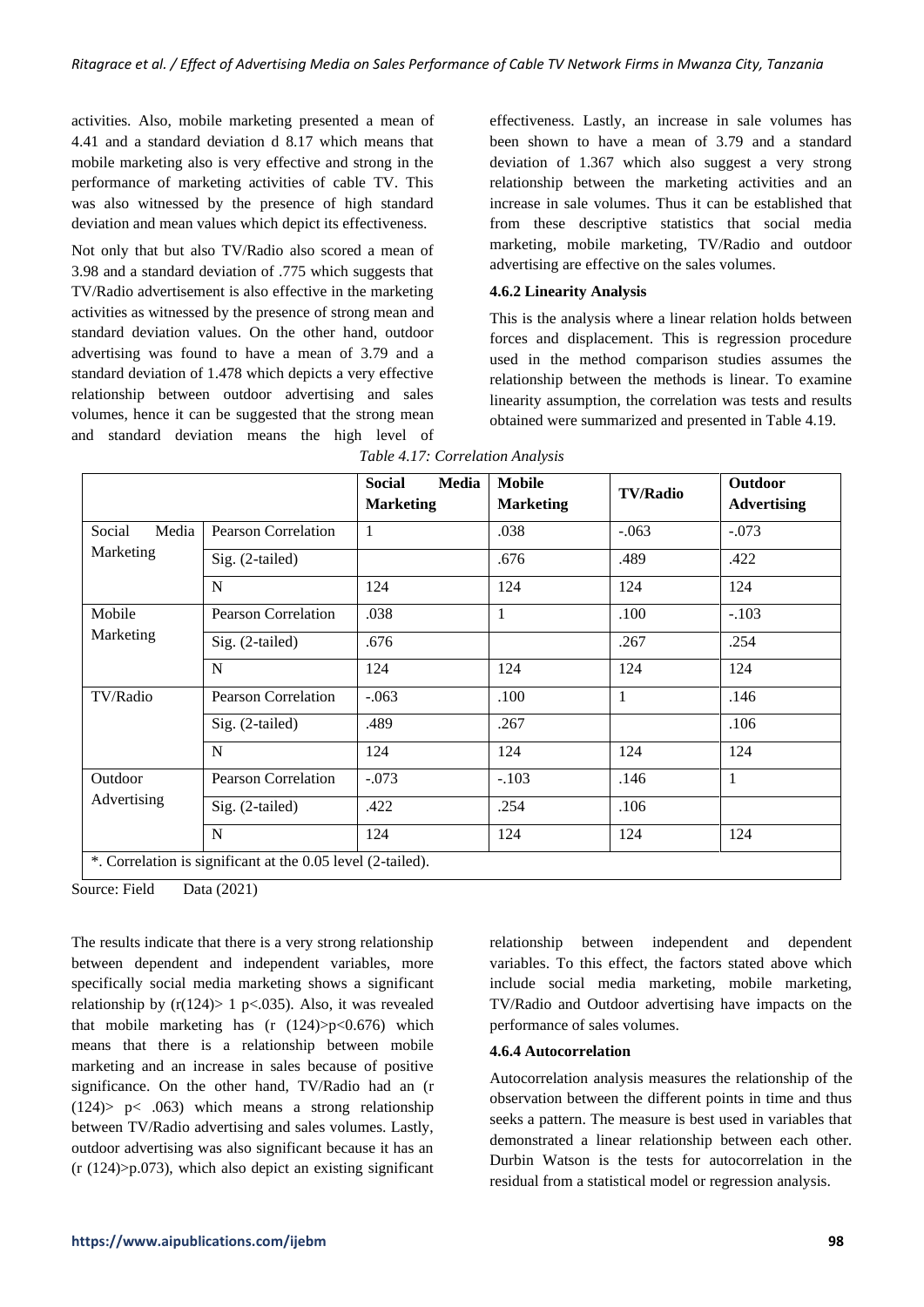| Table 4.18: Autocorrelations Test |  |  |  |
|-----------------------------------|--|--|--|
|-----------------------------------|--|--|--|

| Model |                   |      |     | R Square   Adjusted R Square   Std. Error of the Estimate   Durbin-Watson |       |
|-------|-------------------|------|-----|---------------------------------------------------------------------------|-------|
|       | .965 <sup>b</sup> | .932 | 931 | .360                                                                      | 3.035 |

The results obtained in this study shows that the Durbin – Watson statistics will always have a value of 3.035. Generally, it is required that value ranging between 0 and 4. A value of 2.0 indicates absence of autocorrelation in the sample. Therefore, in this study, autocorrelation was detected.

ANOVA helps to find out whether the difference between groups of data is statistically significant. It analyzes the levels of variance groups through a sample taken from each of them. This was employed to find out a statistical relationship between research variables and obtained in this aspect was summarized and presented in Table

#### **4.6.5 Anova Test**

|  | Table 4.19:ANOVA Test |  |
|--|-----------------------|--|
|--|-----------------------|--|

| <b>ANOVA</b> <sup>a</sup>                                                                                                                                                                                                                                                                                                                    |                |     |             |          |                   |  |
|----------------------------------------------------------------------------------------------------------------------------------------------------------------------------------------------------------------------------------------------------------------------------------------------------------------------------------------------|----------------|-----|-------------|----------|-------------------|--|
| Model                                                                                                                                                                                                                                                                                                                                        | Sum of Squares | df  | Mean Square |          | Sig.              |  |
| Regression                                                                                                                                                                                                                                                                                                                                   | 213.622        |     | 213.622     | 1607.153 | .000 <sup>b</sup> |  |
| Residual                                                                                                                                                                                                                                                                                                                                     | 16.216         | 122 | .133        |          |                   |  |
| Total                                                                                                                                                                                                                                                                                                                                        | 229.839        | 123 |             |          |                   |  |
| $\sim$<br>$\mathbf{r}$ $\mathbf{r}$ $\mathbf{r}$ $\mathbf{r}$ $\mathbf{r}$ $\mathbf{r}$ $\mathbf{r}$ $\mathbf{r}$ $\mathbf{r}$ $\mathbf{r}$ $\mathbf{r}$ $\mathbf{r}$ $\mathbf{r}$ $\mathbf{r}$ $\mathbf{r}$ $\mathbf{r}$ $\mathbf{r}$ $\mathbf{r}$ $\mathbf{r}$ $\mathbf{r}$ $\mathbf{r}$ $\mathbf{r}$ $\mathbf{r}$ $\mathbf{r}$ $\mathbf{$ |                |     |             |          |                   |  |

Source: Field Data (2021)

The value can be used to determine whether the test is statistically significant. The F values are used in the analysis of Variance. From Anova Test the results show that if the F- value was determined from the F ratio and the two values. Since the test statistics is much larger than the critical values, is concluded that it is statistically significant among the population means the P-value for 0.00 which means the relationship between variables is significant.

## **4.6.6 Multiple Linear Regressions Analysis**

The results obtained from multiple regression analysis is summarized and presented in Table 4.23

| Model                      | <b>Unstandardized Coefficients</b> |                   | <b>Standardized</b><br><b>Coefficients</b> |          | Sig. |
|----------------------------|------------------------------------|-------------------|--------------------------------------------|----------|------|
|                            | B                                  | <b>Std. Error</b> | <b>Beta</b>                                |          |      |
| (Constant)                 | .216                               | .090              |                                            | 2.390    | .018 |
| Social Media               | .892                               | .022              | .964                                       | 40.089   | .000 |
| Mobile Marketing           | .603                               | .205              | .987                                       | 2.939    | .004 |
| TV Radio Advertising       | .887                               | .022              | .959                                       | 40.209   | .000 |
| <b>Outdoor Advertising</b> | $-.084$                            | .040              | $-.050$                                    | $-2.094$ | .038 |

*Table 4.20: Multiple Regression*

Source: Field Data (2021)

Inspection of an individual predictor in the model shows a significant relationship between an independent variable and dependent variable at level, it was revealed that social media marketing has a *(Beta = .892, P<.000),* the results shows that social media marketing has positive significance on the increase of sales volumes of the Cable TV. On the other hand, Mobile marketing had *(Beta = .603, P<.005),* this also suggests a strong relationship

between mobile marketing and sales volumes. On the other hand, TV/Radio also had a *(Beta = .887, P<.000),* this means that there is positive significance between the independent variable and the dependent variable that is to say TV/Radio advertising has an impact on the sale volumes. Lastly, Outdoor advertising had *(Beta = -.084, P<.038),*from these findings it can be established that there is a relationship between social media marketing, mobile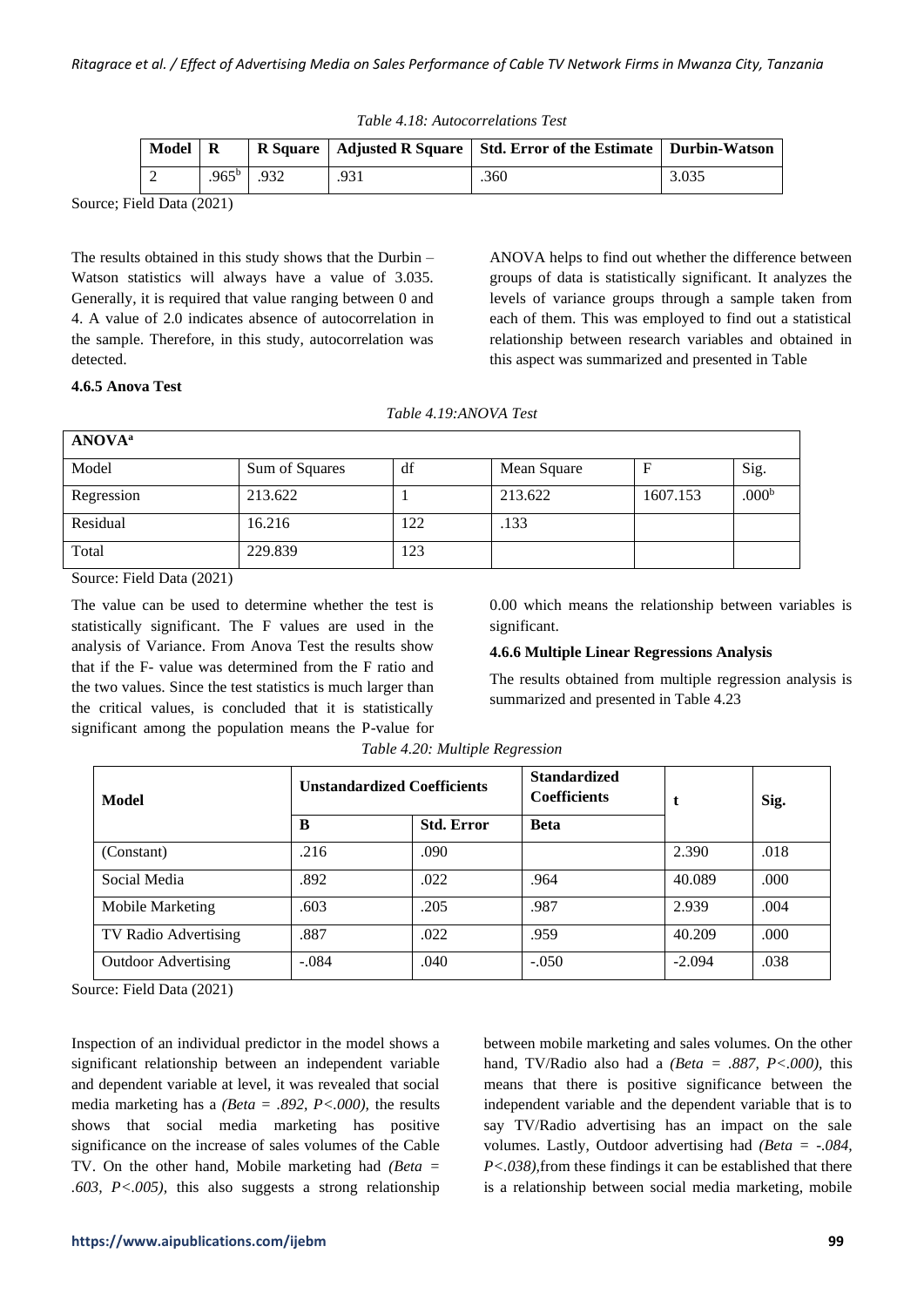marketing, TV/Radio, Outdoor advertising and the increase of sales volumes. Thges results imply that digital marketing through mobilemarketing has the greatest impact on sales performance of Cable TV Network firms in Mwnaza city, followed by outdooe advertising and last is TV/Radio advertising media. These findings concurs with some recent studies by Baiyer et al (2021) and Lin et al (2020), who in the ir US studies showed that digital marketing through online davertsing has more impact on firms' performance compared with offline advertising media such as outdoor and use of printed brochures. This suggests that sellers have to realize that the world has gone digital and customers can access information 24/7/365. Thus, marketing communicatiomn tools that utlize e-web based and other online facilties are now the media where is taking place ebven in developing countries such as Tanzania.

# **V. SUMMARY, CONCLUSIONS AND RECOMMENDATIONS**

This study aimed to examine the effects of advertising media on the sales performance of cable TV network firms in Mwanza City, Tanzania. In the entire summary of findings and conclusion thereto this part will be guided by the research objective which was to determine the effect of digital marketing on the sales performance of firms in the Cable TV network sector through examining the effect of TV/Radio on the sales performance of firms in the Cable TV network sector and assessing the effect of outdoor (out of home) email marketing on the sales performance of firms in the Cable TV network sector and to determine the effect of promotion slogans on the type of advertising media used by the Cable TV network sector and its effect on firm sales performance.

#### **5.2 Conclusion**

This study, based on its findings, concludes that digital marketing plays an effective role in the performance of a firm's business. Thus from the entire findings, majority of the respondents affirms that digital marketers have impacts on the performance sales of the firms in the cable TV network sector.

In considering the second research objective on the effect of TV/Radio on the performance of sales the study concludes that TV/Radio advertisements possess higher mean values and also higher standard deviation values. Therefore, in the views presented by these findings, it is sufficient to justify that TV/Radio has positive effects on the sales performance of the in cable TV/Radio.

#### **REFERENCES**

- [1] Adamu, L. (2017). *Assessment of the effect of Advertising on sales performance in the case of St. Gorge Brewery*.
- [2] Adede, O. A. (2017). Electronic Marketing, Corporate Culture and Organizational Performance. *International Journal of Business and Social Science*, *8*(4), 148–158.
- [3] Adiko, A., & Adjei, D. (2016). *The Influence of Television Advertisement on the Youth Purchasing Behavior*.
- [4] Ahmed, S., & Ashfaq, A. (2013). Impact of Advertising on Consumers' buying behavior through Persuasiveness, Brand Image, and Celebrity Endorsement. *Global Media Journal*, *6*(2), 149.
- [5] Akmese, H., Aras, S., & Akmese, K. (2016). Financial performance and social media: A research on tourism enterprises quoted in Istanbul stock exchange (BIST). *Procedia Economics and Finance*, *39*, 705–710.
- [6] Ancarani, F., & Shankar, V. (2003). Symbian: Customer interaction through collaboration and competition in a convergent industry. *Journal of Interactive Marketing*, *17*(1), 56–76.
- [7] Antonenko, P. D. (2015). The instrumental value of conceptual frameworks in educational technology research. *Educational Technology Research and Development*, *63*(1), 53–71.
- [8] Ayanwale, A. B., Alimi, T., & Ayanbimipe, M. A. (2005). The influence of advertising on consumer brand preference. *Journal of Social Sciences*, *10*(1), 9–16.
- [9] Balachander, S., & Ghose, S. (2003). Reciprocal spillover effects: A strategic benefit of brand extensions. *Journal of Marketing*, *67*(1), 4–13.
- [10] Banerjee, S., & Dash, S. K. (2011). Factors influencing scope and acceptability of E-detailing as a pharmaceutical marketing communication tool in emerging economies like India: Views of the company personnel. *International Journal of Pharmaceutical and Healthcare Marketing*.
- [11] Barker, R. (2012). *Integrated marketing communication*. Juta.
- [12] Baruch, Y., & Holtom, B. C. (2008). Survey response rate levels and trends in organizational research. *Human Relations*, *61*(8), 1139–1160.
- [13] Bayer E, Srinivasan S, Rieddl E and Skiera B (2020), The impact of online display advertising and paid search advertising relative to offline advertising on firm performance and firm value, *International Journal of Research and Marketing*, Vol.37, pp.785-804
- [14] Belch, G. E., & Belch, M. A. (2004). Advertising and promotion: An integrated marketing communications perspective 6th. *New York: McGraw-Hil l*.
- [15] Bennett, G., Cunningham, G., & Dees, W. (2006). Measuring the Marketing Communication Activations of a Professional Tennis Tournament. *Sport Marketing Quarterly*, *15*(2).
- [16] Benson-Eluwa, V. (2004). Advertising: Principles and Practice. *Enugu: Magnet Business Enterprises*.
- [17] Bourne, M., Neely, A., Mills, J., & Platts, K. (2003). Implementing performance measurement systems: A literature review. *International Journal of Business Performance Management*, *5*(1), 1–24.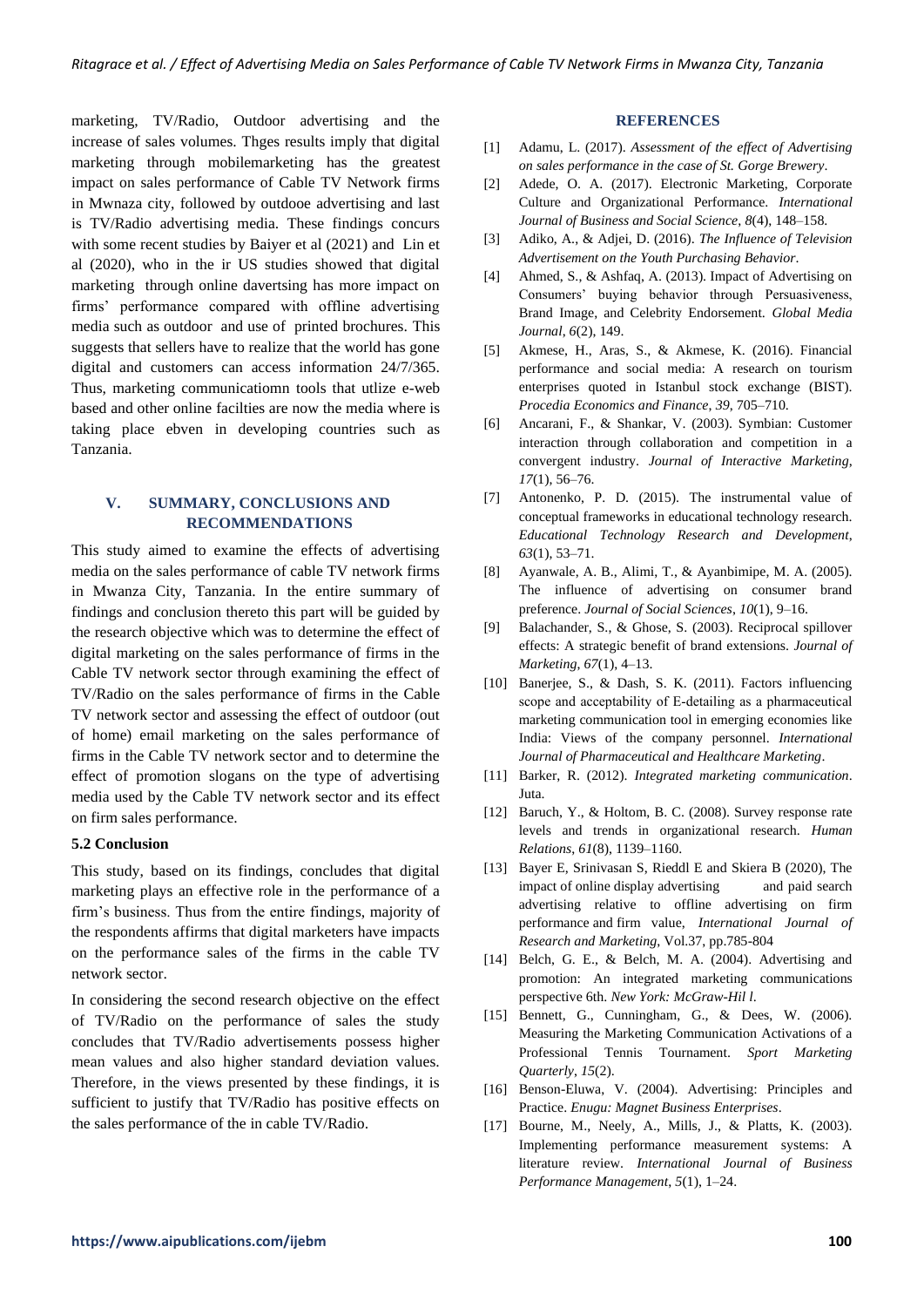- [18] Brassington, F., & Pettitt, S. (2000). *Principles of marketing* (Vol. 134). Financial Times Prentice Hall Englewood cliffs, NJ.
- [19] Brodie, R. J., Winklhofer, H., Coviello, N. E., & Johnston, W. J. (2007). Is e-marketing coming of age? An examination of the penetration of e-marketing and firm performance. *Journal of Interactive Marketing*, *21*(1), 2– 21.
- [20] Brudan, A. (2010). Rediscovering performance management: Systems, learning and integration. *Measuring Business Excellence*.
- [21] Castronovo, C., & Huang, L. (2012). Social media in an alternative marketing communication model. *Journal of Marketing Development and Competitiveness*, *6*(1), 117– 134.
- [22] Chakrabortty, R. K., Hossain, M. M., Farhad, M., Azad, H., & Islam, M. J. (2013). Analysing the effects of sales promotion and advertising on consumer's purchase behaviour. *World*, *3*(4).
- [23] Chanthinok, K. (2019). Mobile Marketing Strategy and Firm Performance: An Empirical Study of E-Commerce Business in Thailand. *Humanities and Social Sciences Journal of Pibulsongkram Rajabhat University*, *13*(1), 1– 19.
- [24] Coleman, J. T., Royne, M. B., & Pounders, K. R. (2020). Pride, guilt, and self-regulation in cause-related marketing advertisements. *Journal of Advertising*, *49*(1), 34–60.
- [25] Cooper, D. R., Schindler, P. S., & Sun, J. (2006). *Business research methods* (Vol. 9). Mcgraw-hill New York.
- [26] Cooper, D., & Schindler, P. S. (2014). *Business Research Methods.© The McGraw− Hill Companies*.
- [27] Coviello, N., Milley, R., & Marcolin, B. (2001). Understanding IT-enabled interactivity in contemporary marketing. *Journal of Interactive Marketing*, *15*(4), 18–33.
- [28] Creswell, J. W., & Clark, V. L. P. (2007). *Designing and conducting mixed methods research*.
- [29] Danaher, P. J., & Rossiter, J. R. (2011). Comparing perceptions of marketing communication channels. *European Journal of Marketing*.
- [30] Dann, S., & Dann, S. (2011). *E-marketing: Theory and application*. Macmillan International Higher Education.
- [31] De Ros, K. M. (2008). *A content analysis of television ads: Does current practice maximize cognitive processing?*
- [32] Dickinger, A., Haghirian, P., Murphy, J., & Scharl, A. (2004). *An investigation and conceptual model of SMS marketing*. 10-pp.
- [33] Easton, V. J., & McColl, J. H. (2002). Confidence intervals. *Statistics Dept., University of Glasgow Http://Www. Cas. Lancs. Ac. Uk/Glossary\_v1*, *1*.
- [34] El-Gohary, H. (2012). Factors affecting E-Marketing adoption and implementation in tourism firms: An empirical investigation of Egyptian small tourism organisations. *Tourism Management*, *33*(5), 1256–1269.
- [35] Ellis-Chadwick, F., & Doherty, N. F. (2012). Web advertising: The role of e-mail marketing. *Journal of Business Research*, *65*(6), 843–848.
- [36] Etim, G. S., & Inameti, E. E. (2017). Above-the-line advertising media and consumers awareness of selected

cable TV networks in Calabar Metropolis, Cross River State-Nigeria. *Global Journal of Social Sciences*, *16*, 49– 60.

- [37] Firer, S., & Stainbank, L. (2003). Testing the relationship between intellectual capital and a company's performance: Evidence from South Africa. *Meditari Accountancy Research*.
- [38] Fischer, M., & Albers, S. (2010). Patient-or physicianoriented marketing: What drives primary demand for prescription drugs? *Journal of Marketing Research*, *47*(1), 103–121.
- [39] Fomel, S. (1992). *Least-square inversion with inexact adjoints. Method of conjugate directions: A tutorial*.
- [40] Gall, J. P., Borg, & Gall, M. D. (2003). *Instructor's manual to accompany Educational research: An introduction, by Gall, Borg, and Gall*. Pearson Education.
- [41] Gall, M. D., Gall, J. P., & Borg, W. R. (2007). Educational research: An introduction (8. Utg.). *AE Burvikovs, Red.) USA: Pearson*.
- [42] Gliem, J. A., & Gliem, R. R. (2003). *Calculating, interpreting, and reporting Cronbach's alpha reliability coefficient for Likert-type scales*.
- [43] Griffith, D. A., Chandra, A., & Ryans Jr, J. K. (2003). Examining the intricacies of promotion standardization: Factors influencing advertising message and packaging. *Journal of International Marketing*, *11*(3), 30–47.
- [44] Gulmez, M., Karaca, S., & Kitapci, O. (2010). THE EFFECTS OF OUTDOOR ADVERTISEMENTS ON CONSUMERS: A CASE STUDY. *Studies in Business & Economics*, *5*(2).
- [45] Hair Jr, J. F., Matthews, L. M., Matthews, R. L., & Sarstedt, M. (2017). PLS-SEM or CB-SEM: updated guidelines on which method to use. *International Journal of Multivariate Data Analysis*, *1*(2), 107–123.
- [46] Hanssens, D. M., Wang, F., & Zhang, X.-P. (2018). Performance growth and opportunistic marketing spending. In *LONG-TERM IMPACT OF MARKETING: A Compendium* (pp. 601–633). World Scientific.
- [47] Harridge-March, S. (2004). Electronic marketing, the new kid on the block. *Marketing Intelligence & Planning*.
- [48] Hossinpour, M., Hasanzade, M., & Feizi, M. (2014). The Impact of E-marketing on Life and Investment Insurance Sales with emphasis on Internet. *Kuwait Chapter of the Arabian Journal of Business and Management Review*, *3*(8), 235.
- [49] Hu, Y., Du, R. Y., & Damangir, S. (2014). Decomposing the impact of advertising: Augmenting sales with online search data. *Journal of Marketing Research*, *51*(3), 300– 319.
- [50] Hubbard, P. (2009). *The art of advertising: Trade cards in eighteenth-century consumer cultures*.
- [51] Igwe, S. R., Ebenuwa, A., & Idenedo, O. W. (2020). Technology adoption and sales performance of manufacturing small and medium enterprises in port harcourt. *Journal of Marketing*, *5*(1), 44–59.
- [52] Iizuka, T., & Jin, G. Z. (2005). The effect of prescription drug advertising on doctor visits. *Journal of Economics & Management Strategy*, *14*(3), 701–727.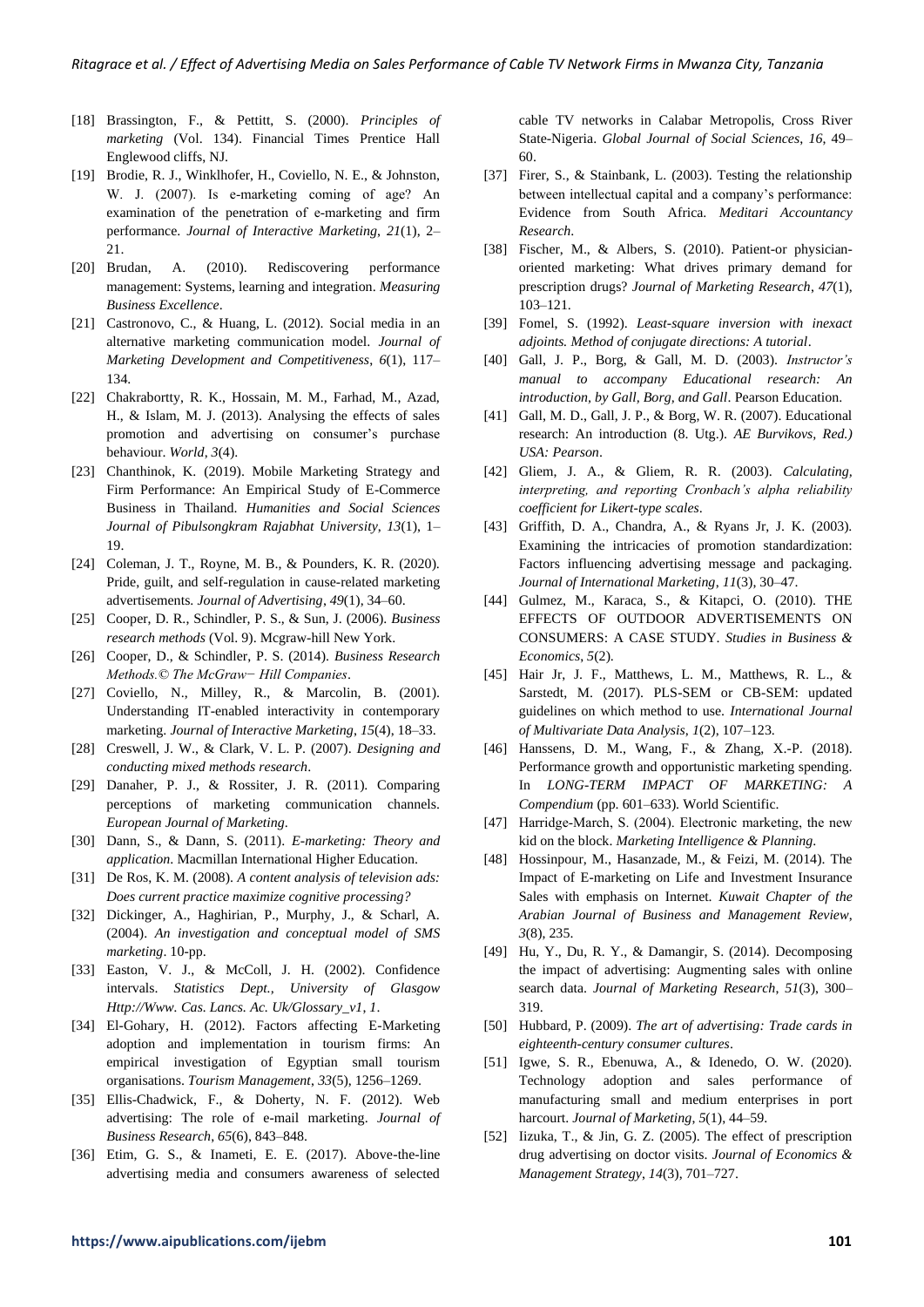- [53] Kaplan, R. S., & Norton, D. P. (2008). Mastering the management system. *Harvard Business Review*, *86*(1), 62.
- [54] Kariuki, I. M., & Egerton, K. (2014). Codes of conduct and marketing strategies in Kenya's horticultural sector. *European Journal of Business and Management*, *6*(33), 10–21.
- [55] Kimaru, W. S. (2011). Enhancing communication for effective dissemination of soil fertility management in the Central Highlands of Kenya. *School of Environmental Studies, Kenyatta University, Nairobi, Kenya*.
- [56] Kithinji, L. W. (2014). *Internet marketing and Performance of Small and medium Enterprises in Nairobi County*.
- [57] Koslow, S., Sasser, S. L., & Riordan, E. A. (2006). Do marketers get the advertising they need or the advertising they deserve? Agency views of how clients influence creativity. *Journal of Advertising*, *35*(3), 81–101.
- [58] Kothari, C. R. (2004). *Research methodology: Methods and techniques*. New Age International.
- [59] Kotler, P. (2000). *Marketing management: The milennium edition*.
- [60] Kotler, P., & Armstrong, G. (2010). *Principles of marketing*. Pearson education.
- [61] Kotler, P., & Caslione, J. A. (2009). How marketers can respond to recession and turbulence. *Journal of Customer Behaviour*, *8*(2), 187–191.
- [62] Kotler, P., Keller, K., Koshy, A., & Jha, M. (2009). Designing and managing integrated marketing communications. *Marketing Management*, 469–495.
- [63] Kotler, P., & Keller, K. L. (2016). *A framework for marketing management*. Pearson Boston, MA.
- [64] Kremer, S. T., Bijmolt, T. H., Leeflang, P. S., & Wieringa, J. E. (2008). Generalizations on the effectiveness of pharmaceutical promotional expenditures. *International Journal of Research in Marketing*, *25*(4), 234–246.
- [65] Kulkarni, M. S., Vora, P. P., & Brown, T. A. (2003). Firing advertising agencies-possible reasons and managerial implications. *Journal of Advertising*, *32*(3), 77–86.
- [66] Lebas, M., & Euske, K. (2006). *A Conceptual and Operational Delineation of Performance,[in:] Business Performance Measurement. Theory and Practice, ed. A. Neely*.
- [67] Li, H., Ye, Q., & Law, R. (2013). Determinants of customer satisfaction in the hotel industry: An application of online review analysis. *Asia Pacific Journal of Tourism Research*, *18*(7), 784–802.
- [68] Lüdicke, M. K. (2006). Marketing as a Social System. *A Theory of Marketing: Outline of a Social Systems Perspective*, 75–146.
- [69] Lin, Y, Ahma Z, Shafik W, Khosa S K Almaspoor Z lsuhabi H,<sup>5</sup> and AbbasF(2021), impact of Facebook and Newspaper Advertising on Sales: A Comparative Study of Online and Print Media, *Asian Business and Management Journal,* Vo. 4, pp100-134
- [70] Lunda, P. (2020). *THE IMPACT OF ADVERTISEMENT ON COMPANY SALES OF MOBILE PHONE SERVICE PROVIDERS IN ZAMBIA: A case-study of Zambia Telecommunications Company Limited (ZAMTEL).*
- [71] Mahboub, R. M. (2018). *The impact of social media usage on performance of the banking sector in Middle East and North Africa countries*.
- [72] Maina, C. N. (2017). *Effect of digital marketing tools on performance of businesses in real estate sector in Nairobi county*.
- [73] Makasi, A., Govender, K., & Rukweza, C. (2014). Building brand equity through advertising. *Mediterranean Journal of Social Sciences*, *5*(20), 2613–2613.
- [74] Malhotra, Y. (2005). Integrating knowledge management technologies in organizational business processes: Getting real time enterprises to deliver real business performance. *Journal of Knowledge Management*.
- [75] Mantha, M. S. S., Srivastava, R., & Phalle, M. (n.d.). *A Study on Effectiveness of Product Placement in Diverse Media*.
- [76] Mason, D. (2013). The Mobile Marketing Handbook: A Step-by-step Guide to Creating Dynamic Mobile Marketing Campaigns 2nd ed. *The Electronic Library*.
- [77] McCann, J. (2004). Organizational effectiveness: Changing concepts for changing environments. *People and Strategy*, *27*(1), 42.
- [78] Miller, N., & Pazgal, A. (2007). Advertising budgets in competitive environments. *Quantitative Marketing and Economics*, *5*(2), 131–161.
- [79] Mugenda, O., & Mugenda, A. (2003). Research methods: Quantitative and qualitative approaches. 2nd. *Rev. Ed. Nairobi*.
- [80] Muramira, J. d'Amour. (2019). *Effect of advertisement on sales performance of private organizations in Rwanda, Case Study: Inyange Industries*.
- [81] Musa, M. (2018). Imaging Amman through real-estate advertising discourse. *ArchNet-IJAR: International Journal of Architectural Research*, *12*(1), 55–70.
- [82] Mwangi, M., & Wagoki, J. (2016). Effect of social media on performance of advertisement business in the mainstream media in Kenya: A survey of leading media groups in Kenya. *International Journal of Economics, Commerce and Management United Kingdom*, *4*(4), 159– 178.
- [83] Mwanza Business Review. (2020). *Mwanza Business Review*.
- [84] Narayanan, S., Desiraju, R., & Chintagunta, P. K. (2004). Return on investment implications for pharmaceutical promotional expenditures: The role of marketing-mix interactions. *Journal of Marketing*, *68*(4), 90–105.
- [85] Neely, A., & Austin, R. (2002). Measuring performance: The operations perspective. *Business Performance Measurement: Theory and Practice*, 41–50.
- [86] Neifield, R. (2010). Crowdsourcing An Efficient and Disruptive Force in Digital Marketing. *Web Article*.
- [87] Ngetich, T. F. (2009). *The Effects of Advertising to Sales Performance Case Study of Lake Bogoria Hotel in Kenya*. Kampala International University; College of Economics and management. https://ir.kiu.ac.ug/handle/20.500.12306/14038
- [88] Niazi, G. S. K., Siddiqui, J., Alishah, B., & Hunjra, A. I. (2012). Effective advertising and its influence on consumer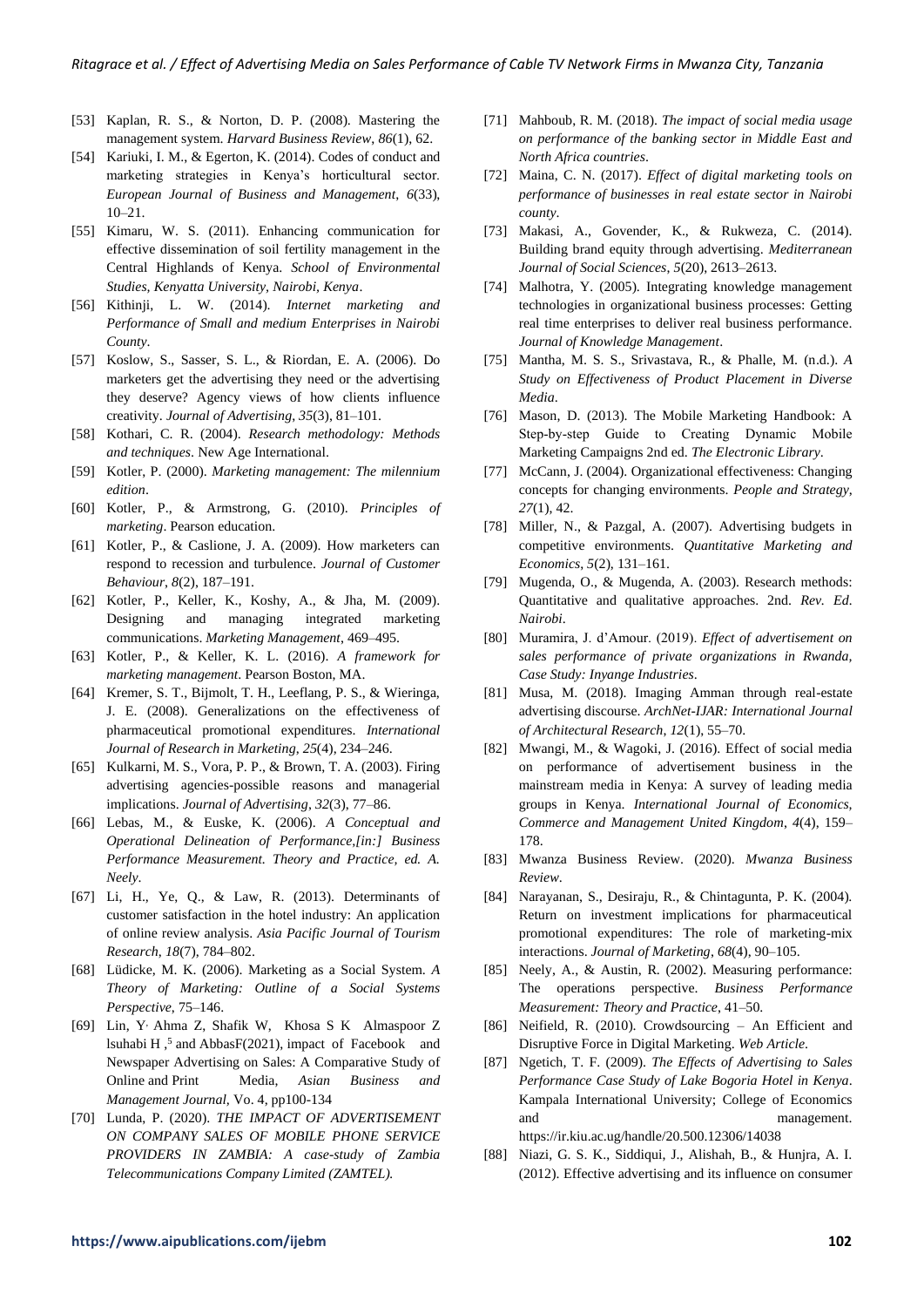buying behavior. *Information Management and Business Review*, *4*(3), 114–119.

- [89] Njau, J. N., & Karugu, W. (2014). Influence of e-marketing on the performance of small and medium enterprises in Kenya: Survey of small and medium enterprises in the manufacturing industry in Kenya. *International Journal of Business & Law Research*, *2*(1), 62–70.
- [90] Njawa, J. J. (2015). *The effects of advertising on organizational Performance a case study of Tigo Telecommunication network*.
- [91] Olalekan, A. G., & Ganiu, O. (2010). *INFLUENCE OF NEW MEDIA ON MEDIA BUYING AMONG SELECTED LAGOS-BASED ADVERTISING PRACTITIONERS*.
- [92] Olayinka, A. P., Akpobo, O., Florence, T. T., Ewuola, P. O., & Aderemi, A. S. (2015). *Impact of Advertising on Sales Performance*.
- [93] Onyango, K. (2016). *Influence of digital marketing strategies on performance of cutflowers exporting firms in Kenya*.
- [94] O'Shaughnessy, J., & O'Shaughnessy, N. J. (2004). Marketing, the consumer society and hedonism. *European Journal of Marketing*.
- [95] Osinga, E. C., Leeflang, P. S., Srinivasan, S., & Wieringa, J. E. (2011). Why do firms invest in consumer advertising with limited sales response? A shareholder perspective. *Journal of Marketing*, *75*(1), 109–124.
- [96] Osogbo, R. (2014). Effects of Advertising on Organizational Profitability. *Journal of Management and Social Sciences*, *3*(1), 67–72.
- [97] Passonneau, S. (2010). The Mobile Marketing Handbook: A Step-by-Step Guide to Creating Dynamic Mobile Marketing Campaigns. *Journal of Library Innovation*, *1*(2), 46–48.
- [98] Rahmi, A., & Amerkhail, S. (2020). *The Impact of Advertising on Consumer Buying Behavior*.
- [99] Rajagopal, J. (2010). Role of Radio Advertisements as Behavioral Driver among Urban Consumers. *Graduate School of Administration and Management (EGADE) Monterrey Institute of Technology and Higher Education, ITESM Working Paper*.
- [100] Sama, R. (2019). Impact of media advertisements on consumer behaviour. *Journal of Creative Communications*, *14*(1), 54–68.
- [101] Saunders, M., Lewis, P., & Thornhill, A. (2012). Research methods for business students (6. Utg.). *Harlow: Pearson*.
- [102] Sedlacek, J. (2006). E-commerce, internet and Mobile marketing. *Prague: BEN-Technical Literature*.
- [103] Sekaran, S., Foster, R. G., Lucas, R. J., & Hankins, M. W. (2003). Calcium imaging reveals a network of intrinsically light-sensitive inner-retinal neurons. *Current Biology*, *13*(15), 1290–1298.
- [104] Shankar, V. (2012). Mobile marketing strategy. In *Handbook of marketing strategy*. Edward Elgar Publishing.
- [105] Sindhya, V. (2013). A study on the Influence and Impact of Advertising to Consumer Purchase Motive among student teachers. *IOSR Journal of Research &Method in Education*, *2*(4), 01–05.
- [106] Singh, M. (2012). Marketing mix of 4P's for competitive advantage. *IOSR Journal of Business and Management*, *3*(6), 40–45.
- [107] Singh, S., & Sapre, A. (2015). Measuring advertising effectiveness through inter modulation of affect and cognition. *Indian Journal of Marketing*, *45*(3), 24–38.
- [108] Soteriades, M., Aivalis, C., & Varvaressos, S. (2004). Emarketing and E-commerce in the Tourism Industry: A Framework to Develop and Implement Business Initiatives. *Tourism Today Tourism Today*.
- [109] Stanley, S. M., Clow, K., & James, K. E. (2011). The impact of visual strategy and race and gender congruency on source credibility of print advertisements. *Marketing Management Journal*, *21*(2), 81–94.
- [110] Steinbock, D. (2006). The missing link why mobile marketing is different. *International Journal of Mobile Marketing*, *1*(1), 83–94.
- [111] Tajudeen, F. P., Jaafar, N. I., & Ainin, S. (2018). Understanding the impact of social media usage among organizations. *Information & Management*, *55*(3), 308– 321.
- [112] Taleghani, M., Akhlagh, E. M., Akbar, A., & Sani, M. (2013). Impact of electronic marketing on the performance of Pistachio-Exporting Companies in Iran. *Journal of Basic and Applied Scientific Research*, *3*(6), 211–217.
- [113] Tellis, G. J. (2014). Advertising effectiveness. *The History of Marketing Science*, 209–235.
- [114] Trehan, K. (2010). Communication and Corporate Responsibility in the Global Era: Context, Content and Channels. *Advertising Express*. https://scholar.google.com/citations?view\_op=view\_citatio n&hl=en&user=uENr1q4AAAAJ&citation\_for\_view=uEN r1q4AAAAJ:eQOLeE2rZwMC
- [115] Trusov, M., Bucklin, R. E., & Pauwels, K. (2009). Effects of word-of-mouth versus traditional marketing: Findings from an internet social networking site. *Journal of Marketing*, *73*(5), 90–102.
- [116] Tuten, T. L. (2008). *Advertising 2.0: Social media marketing in a web 2.0 world: Social media marketing in a web 2.0 world*. ABC-CLIO.
- [117] Vazifedoost, H., & Farzi, M. (2015). The impact of social media on firm performance as a new marketing strategy tool in Iran High-Tech and fragrance industry. *Scholarly Research Exchange*, *4*(3), 291–304.
- [118] Viswanathan, V., Malthouse, E. C., Maslowska, E., Hoornaert, S., & Van den Poel, D. (2018). Dynamics between social media engagement, firm-generated content, and live and time-shifted TV viewing. *Journal of Service Management*.
- [119] Wanjiru, K. (2015). *The effect of adoption of electronic marketing practices on organizational performance of the mobile telephony companies in Kenya*.
- [120] West, D., Caruana, A., & Leelapanyalert, K. (2013). What Makes Win, Place, or Show?: Judging Creativity in Advertising at Award Shows. *Journal of Advertising Research*, *53*(3), 324–338.
- [121] Yamane, T. (1967). Statistics, an introductory Analysis 2nd Edition: Horper and Row. *New York*.